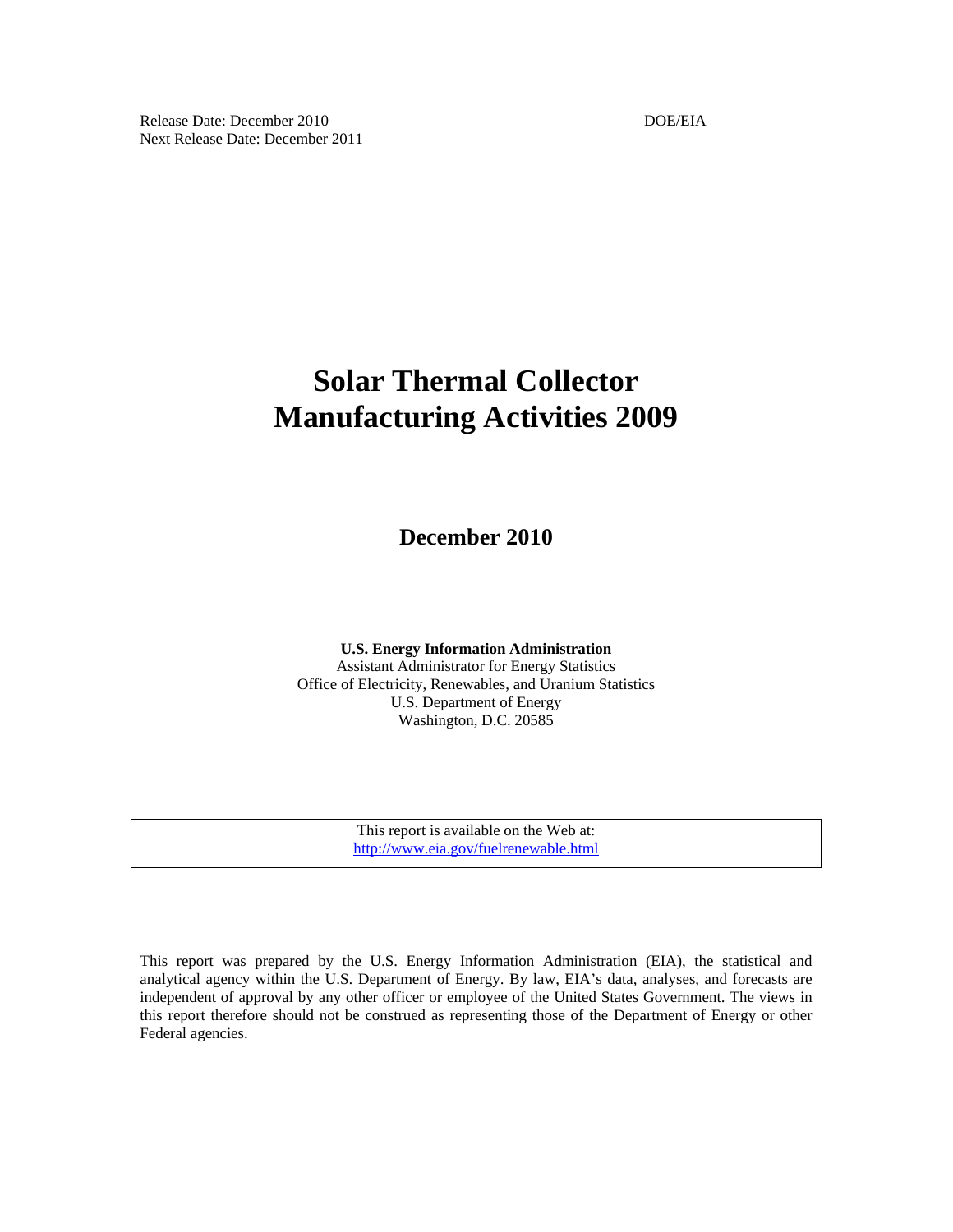# **Contacts**

This report was prepared by the staff of the Advanced Power Supply Team, Office of Electricity, Renewables, and Uranium Statistics. Questions about the preparation and content of this report may be directed to Michele Simmons, Team Leader, Advanced Power Supply Team at e-mail michele.simmons@eia.gov, (202) 586-9787; or Peter Wong at e-mail peter.wong@eia.gov, (202) 586-7574.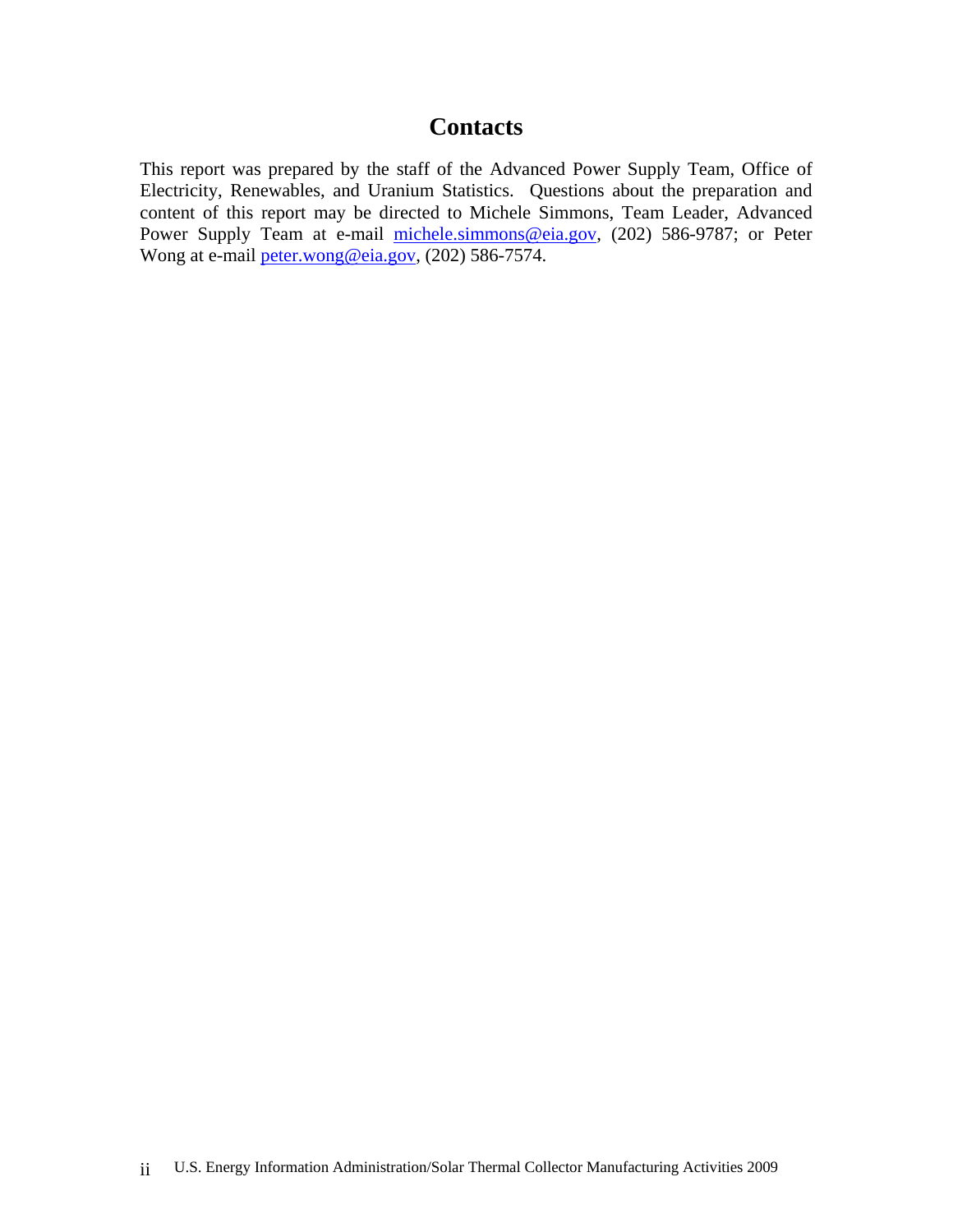# **Preface**

The U.S. Energy Information Administration (EIA) reports detailed historical data on solar thermal collector manufacturing activities annually in its report, the *Renewable Energy Annual*. This report, *Solar Thermal Collector Manufacturing Activities 2009*, provides an overview and tables with historical data spanning 2000-2009. These tables will correspond to identical tables presented in the *Renewable Energy Annual 2009* and are numbered accordingly.

Data in this report are based on manufacturing shipment information reported on Form EIA-63A, "Annual Solar Thermal Collector Manufacturers Survey."

Prior editions of this report may be found on the EIA website at http://tonto.eia.gov/reports/reportsD\_archived.cfm?title=Solar Thermal Manufacturing Activities.

Definitions for terms used in this report can be found in EIA's Energy Glossary: http://www.eia.doe.gov/glossary/index.html.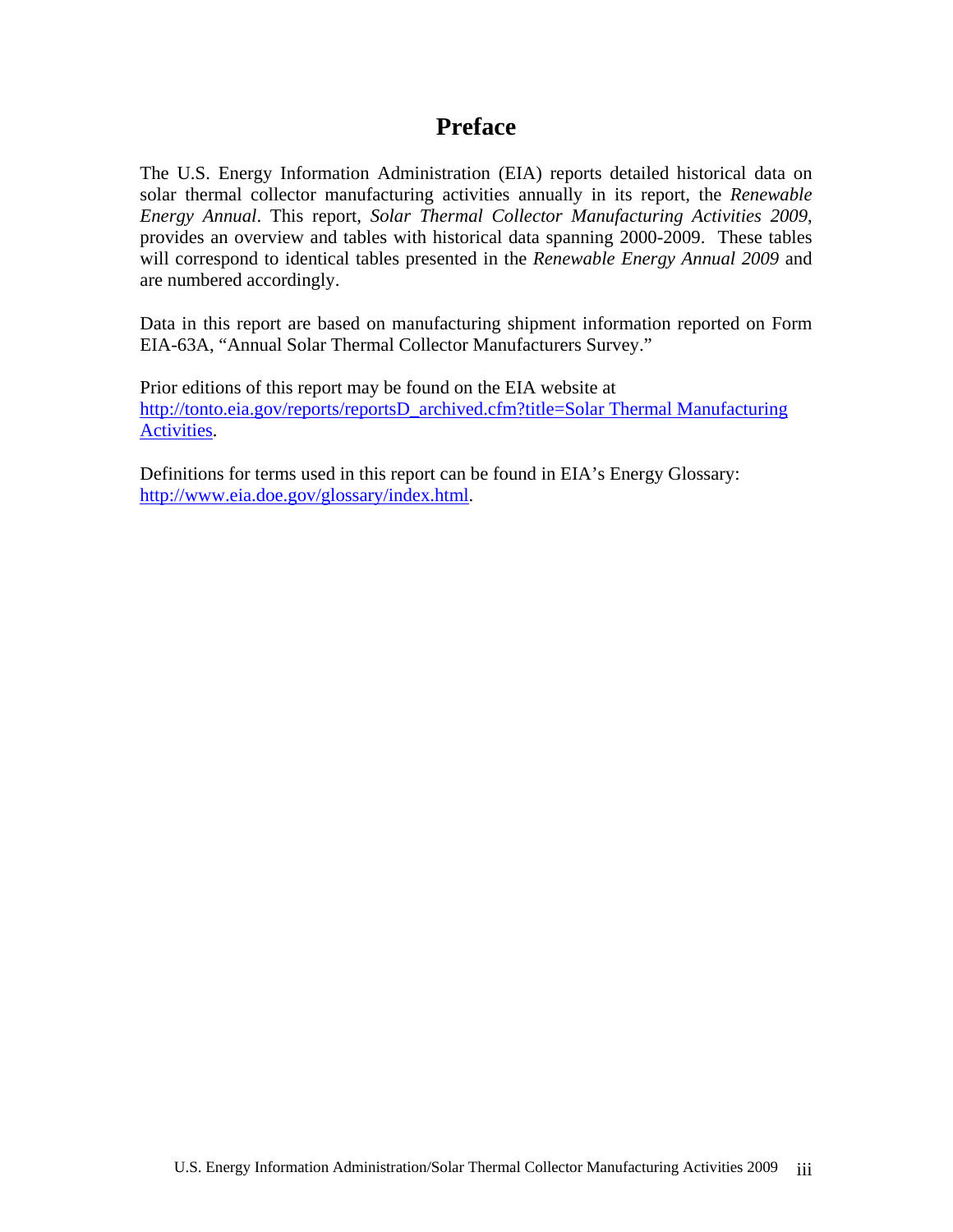# **Contents**

|--|--|

# **Tables**

| Table 2.4 Shipments of Solar Thermal Collectors Ranked by Origin and Destination, 2009  10               |  |
|----------------------------------------------------------------------------------------------------------|--|
| Table 2.5 Shipments of Solar Thermal Collectors Ranked by Origin and Destination, 2008  11               |  |
|                                                                                                          |  |
|                                                                                                          |  |
|                                                                                                          |  |
|                                                                                                          |  |
|                                                                                                          |  |
| Table 2.11 Distribution of Domestic Solar Thermal Collector Shipments by Customer Type, 2008 and 2009 18 |  |
| Table 2.12 Solar Thermal Collector Shipments by Type, Quantity, Revenue, and Average Price, 2008 and     |  |
| Table 2.13 Domestic Shipments of Solar Thermal Collectors by Market Sector, End Use, and Type, 2008      |  |
| Table 2.14 Average Thermal Performance Rating of Solar Thermal Collectors by Type Shipped in 2009 21     |  |
|                                                                                                          |  |
| Table 2.16 Number of Companies Expecting to Introduce New Solar Thermal Collector Products in 2010  23   |  |
| Table 2.17 Percent of Solar Thermal Collector Shipments by the 10 Largest Companies, 2000 - 2009 24      |  |
|                                                                                                          |  |
| Table 2.19 Companies Involved in Solar Thermal Collector Related Activities by Type, 2008 and 2009  26   |  |
| Table 2.20 Solar-Related Sales as a Percentage of Total Company Sales Revenue, 2008 and 2009  27         |  |

# **Illustrations**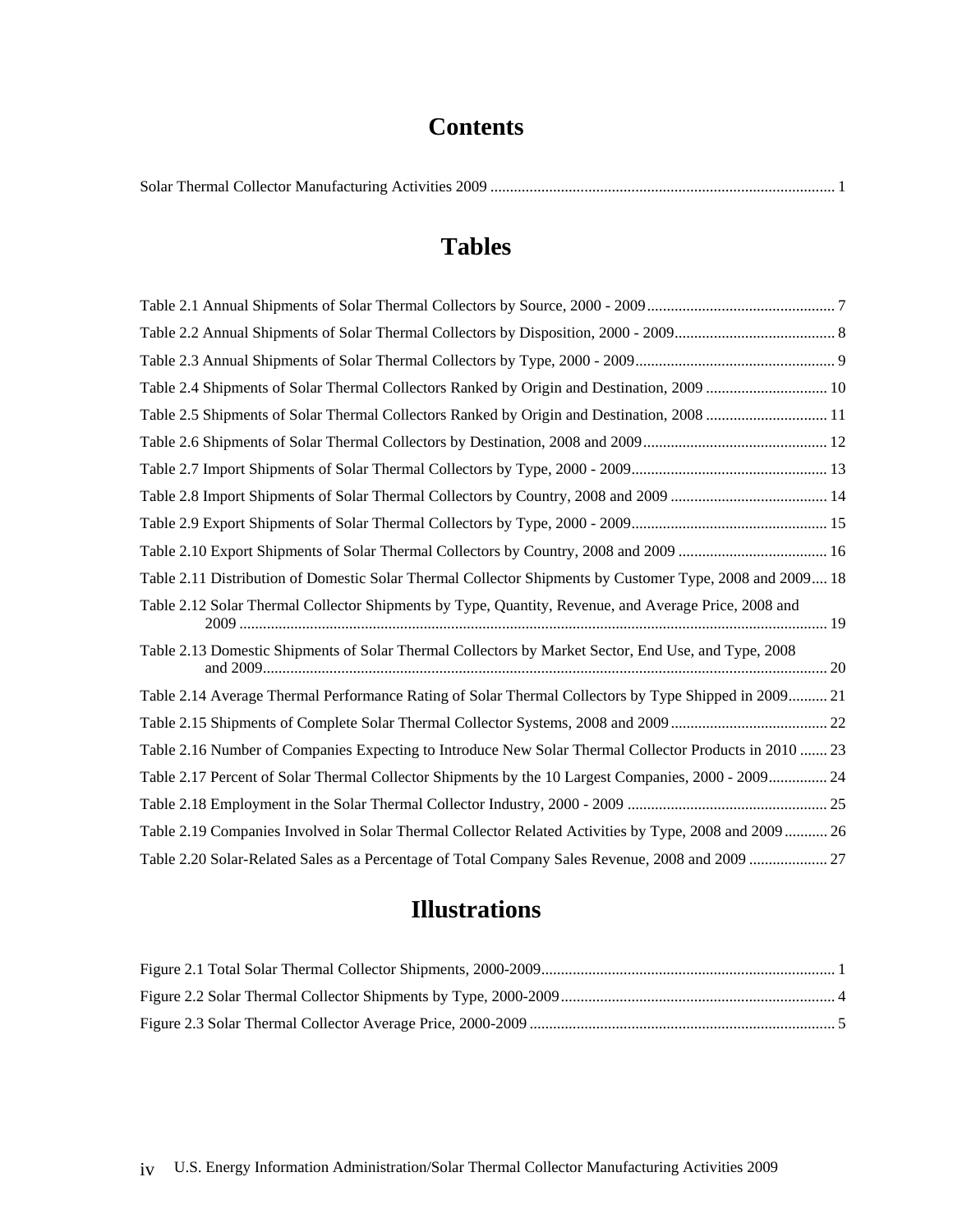# **Solar Thermal Collector Manufacturing Activities 2009**

# **Overview**

Total shipments<sup>1</sup> of solar thermal collectors decreased dramatically in 2009 from 2008, falling almost 19 percent from 17.0 million square feet to 13.8 million square feet. Total shipments in 2009 were down 33 percent from the 2006 record level of 20.7 million square feet (Figure 2.1 and Table 2.1).



### **Background**

Solar thermal collectors are classified as low-, medium-, and high-temperature collectors:

- Low-temperature collectors provide low-grade heat (less than 110 degrees Fahrenheit), through either metallic or nonmetallic absorbers, and are used in such applications as swimming pool heating and low-grade water and space heating.
- Medium-temperature collectors provide medium-grade heat (greater than 110) degrees Fahrenheit, usually 140 degrees to 180 degrees Fahrenheit), either through glazed flat-plate collectors using air or liquid as the heat transfer instrument, or concentrator collectors that concentrate the heat of incident insolation to greater than "one sun,"<sup>2</sup> and are mainly used for domestic hot water heating. Evacuated-tube collectors are also included in this category.

1

<sup>&</sup>lt;sup>1</sup> Total shipments as reported by respondents include all domestic and export shipments and may include imported collectors that subsequently were shipped to domestic or foreign customers.

<sup>&</sup>lt;sup>2</sup> One sun: Natural solar insolation falling on an object without concentration or diffusion of the solar rays.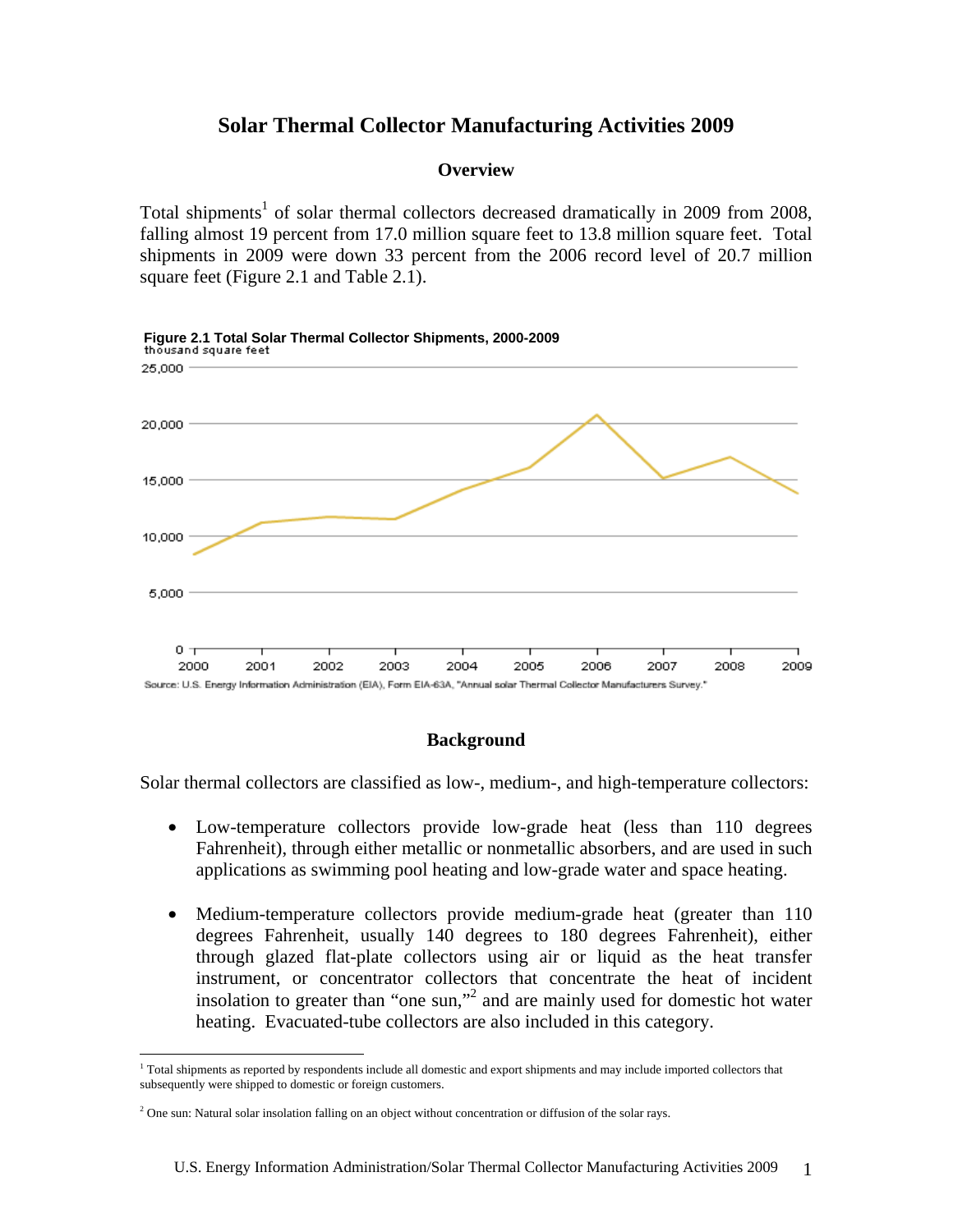• High-temperature collectors are parabolic dish or trough collectors designed to operate at a temperature of 180 degrees Fahrenheit or higher, and are primarily used by utilities and independent power producers to generate electricity for the grid.

The solar thermal collector performance rating is an analytically-derived set of numbers representing the characteristic all-day energy output of the solar thermal collector under standard rating conditions, measured in Btu per square foot per day (Btu/ft $^2$ /day). In 2009, the average solar thermal performance rating for low-temperature collectors (metallic and nonmetallic) was  $1,239$  Btu/ft<sup>2</sup>/day, medium-temperature (air) was 971 Btu/ft<sup>2</sup>/day, medium-temperature (integral collector storage/thermosiphon) was 913 Btu/ft<sup>2</sup>/day, medium-temperature (flat-plate) was 981 Btu/ft<sup>2</sup>/day, medium-temperature (evacuated-tube) was  $973$  Btu/ft<sup>2</sup>/day, medium-temperature (concentrator) was 2,196 Btu/ft<sup>2</sup>/day, and high-temperature (parabolic dish/trough) was 1,262 Btu/ft<sup>2</sup>/day (Table  $2.14$ ).

# **Industry Status**

In 2009, there were 88 manufacturers and/or importers active in manufacturing, importing, and/or exporting solar thermal collectors, an 18.9-percent increase from the 74 companies operating in 2008. These companies shipped 13.8 million square feet of solar thermal collectors in 2009, compared to 17.0 million square feet in 2008 (Figure 2.1 and Table 2.1).

Of the 88 companies reporting solar thermal collector shipments in 2009, many manufacturers also reported being involved in one or more of the following solar thermal-related activities (Table 2.19):

- 59 designed collectors or systems.
- 27 developed prototype collectors.
- 23 developed prototype systems.
- 61 were involved in wholesale distribution.
- 31 were involved in retail distribution.
- 27 installed collectors.

In addition, several manufacturers are planning to introduce new solar thermal-related products in the 2010 (Table 2.16):

• 4 plan to introduce new low-temperature collectors.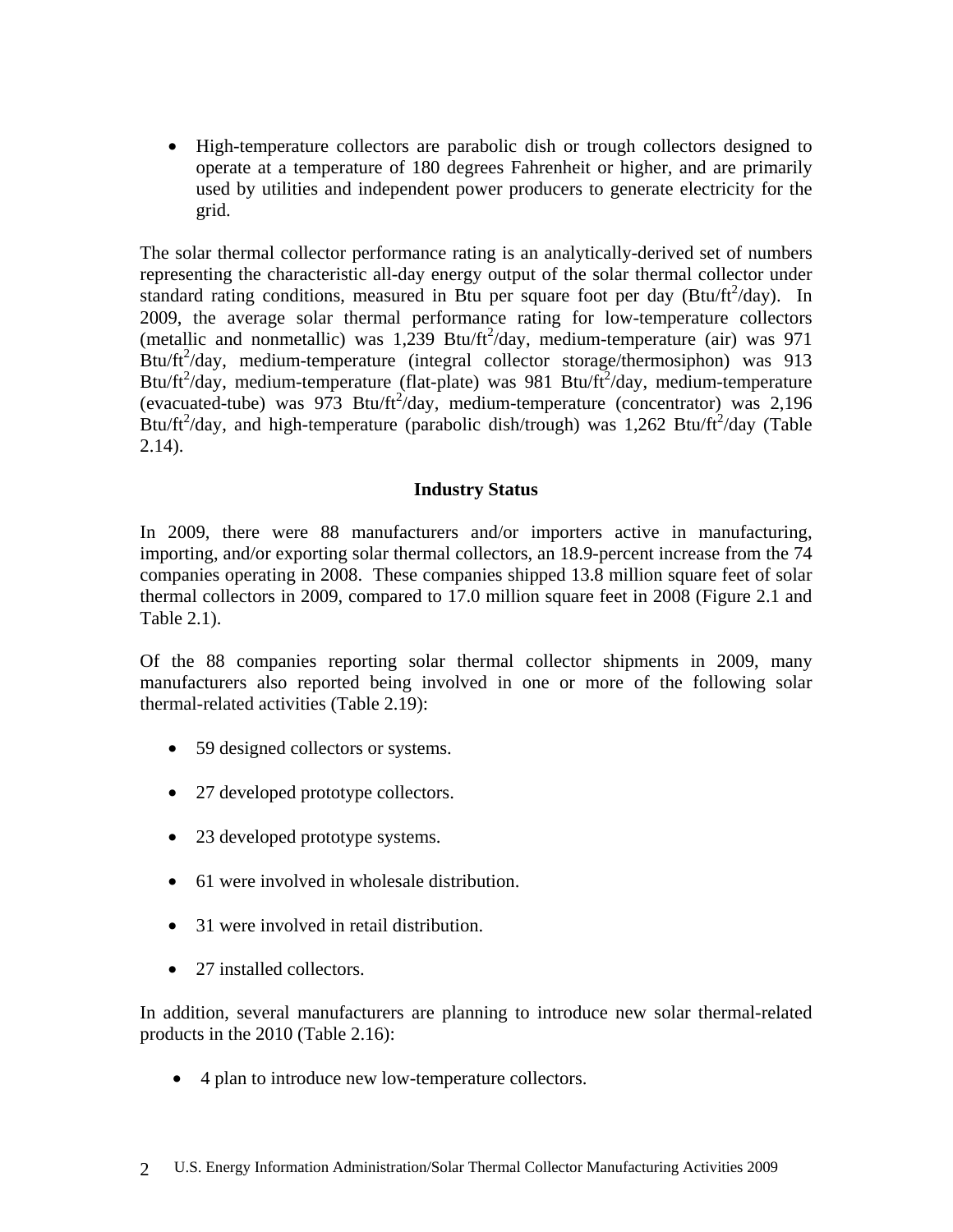- 16 plan to introduce new medium-temperature collectors.
- 11 plan to introduce new high-temperature collectors.

In 2009, employment in solar-thermal-related activities totaled  $1,321$  person-years<sup>3</sup>, a nearly 22 percent increase from the 2008 level (Table 2.18). The average employment per company was 15 person-years, compared with 14.6 person-years in 2008.

Fifty-six companies had 90 percent or more of their total company-wide sales revenue in solar thermal-related products, 7 companies had 50 to 89 percent, 12 companies had 10 to 49 percent, and 13 companies had less than 10 percent (Table 2.20).

In 2009, the solar thermal industry remained highly concentrated, with the 5 largest companies accounting for 79 percent of total shipments. This concentration, however, was the lowest recorded in the past 10 years (Table 2.17). The decrease is likely due to the new start-up companies that have entered the market over the last three years.

# **Solar Thermal Collector Shipments**

In 2009, low-temperature collector shipments totaled 10.5 million square feet, about 3.5 million square feet less than the shipments in 2008 (Figure 2.2 and Table 2.3). Nearly 94 percent of low-temperature collectors are used in the residential sector, primarily for pool heating (Table 2.13). However, shipments to the pool heating market fell by more than 25 percent in 2009 compared with shipments in 2008, due partly to declines in U.S. home sales and prices, and the economic downturn.

Shipments of medium-temperature collectors totaled 2.3 million square feet in 2009, nearly 10 percent less than the shipments of approximately 2.6 million square feet in 2008 (Figure 2.2 and Table 2.3). The decrease in shipments is believed to be mainly due to the economic recession. Approximately 87 percent of medium-temperature collectors are used for hot water heating (Table 2.13).

High-temperature collector shipments, primarily for utility-scale concentrating solar power (CSP), totaled 978 thousand square feet and represented more than 8 percent of total shipments in 2009.

 3 Person-year: One whole year, or fraction thereof, worked by an employee, including contracted manpower.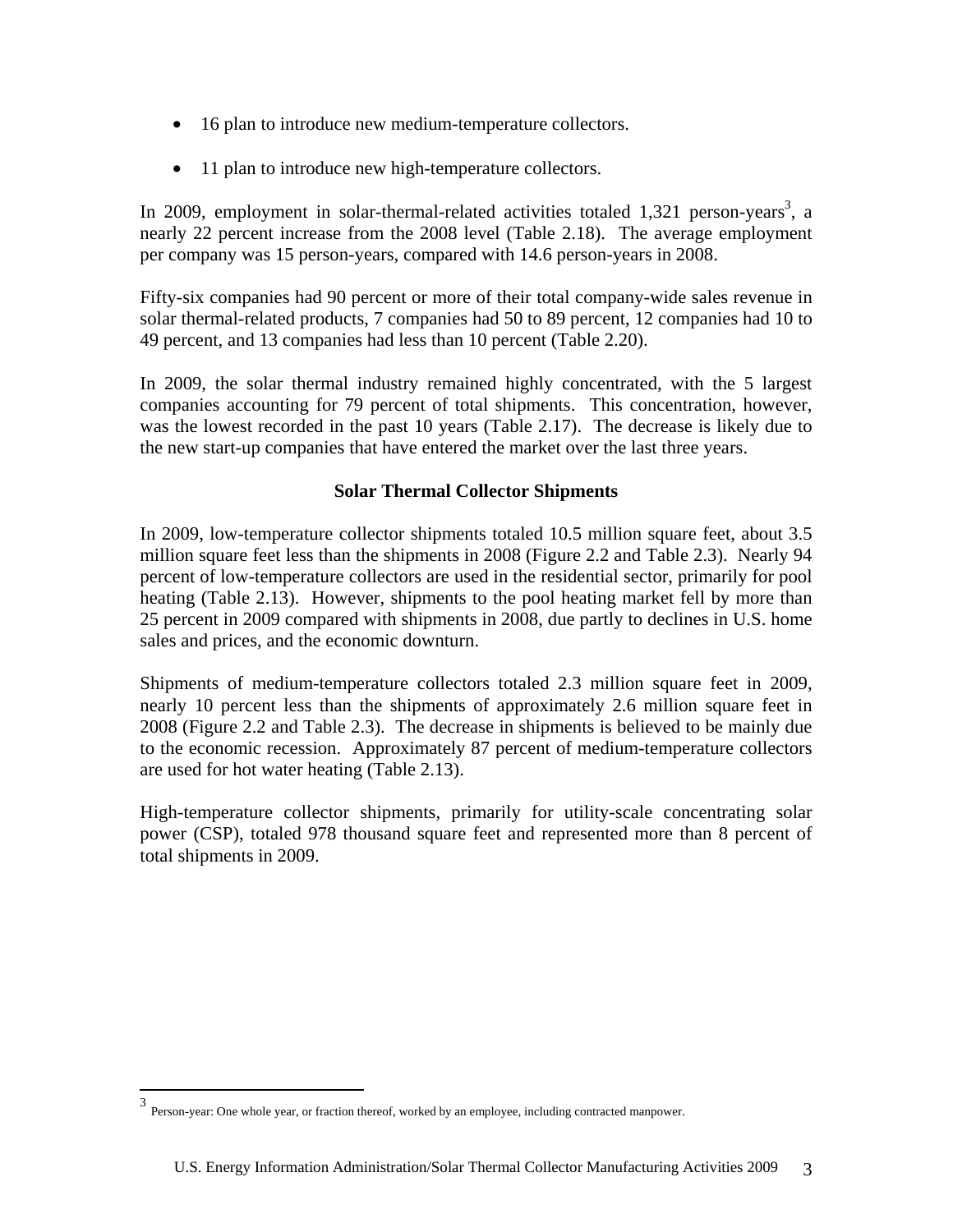

 **Figure 2.2 Solar Thermal Collector Shipments by Type, 2000-2009** 

Source: U.S. Energy Information Administration (EIA), Form EIA-63A, "Annual solar Thermal Collector Manufacturers Survey."

### **Total Revenue and Average Price**

The total revenue<sup>4</sup> of solar thermal collector shipments was \$96.7 million in 2009, an increase of nearly 19 percent from \$81.3 million in 2008 (Table 2.12). Revenue of lowtemperature collector shipments was \$20.4 million, a 23-percent decrease compared with the revenue of \$26.5 million in 2008. Revenue of medium-temperature collector shipments was \$51.5 million, about a 3-percent increase compared with the revenue of \$50.1 million in 2008. Revenue of high-temperature collector shipments was \$24.8 million, an increase of about 435 percent compared with the revenue of \$4.6 million in 2008.

The average price for low-temperature collectors was \$1.94 per square foot in 2009, a nearly 3-percent increase from \$1.89 per square foot in 2008. The average price for medium-temperature collectors increased 14 percent from \$19.57 per square foot in 2008 to \$22.32 per square foot in 2009. The average price for high-temperature collectors increased nearly 112 percent from \$11.96 per square foot in 2008 to \$25.32 per square foot in 2009. Overall the average price for total shipments increased more than 46 percent, from \$4.80 per square foot in 2008 to \$7.01 per square foot in 2009 (Figure 2.3 and Table 2.12). The fluctuation in average price was heavily influenced by custommade collectors, which includes most high-temperature and some medium-temperature collectors. These collectors are designed for limited, specialized applications, and their average prices are much higher than the conventional collectors.

 $\overline{a}$ 

<sup>4</sup> Total revenue as reported by respondents includes revenue from domestic and export shipments and may include imported collectors that subsequently were shipped to domestic or foreign customers.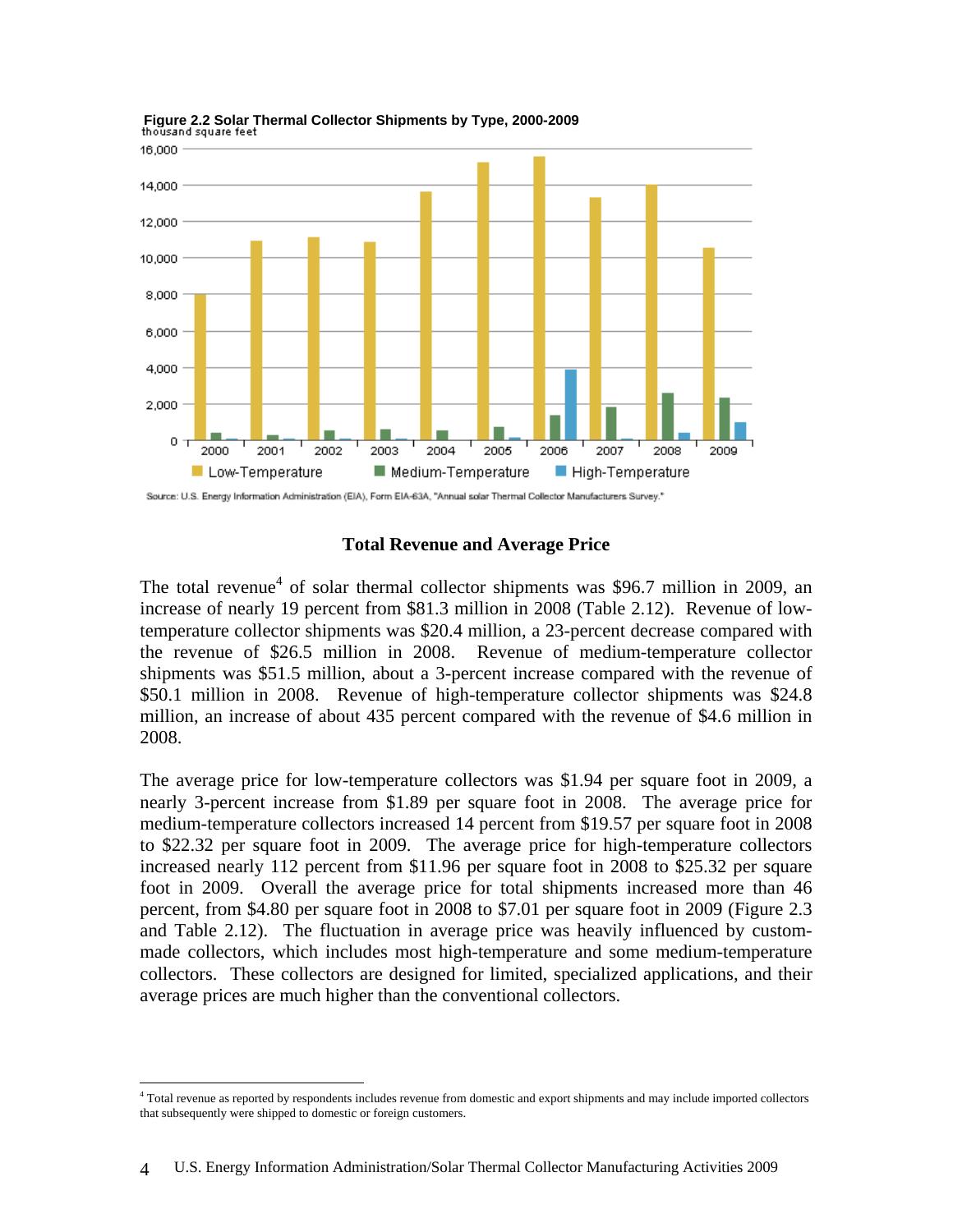

 **Figure 2.3 Solar Thermal Collector Average Price, 2000-2009** 

# **Domestic Shipments**

Domestic shipments of solar thermal collectors decreased almost 17 percent from a year ago to 12.2 million square feet during 2009. Compared to the 2006 record level, the 2009 level was more than 37 percent lower (Table 2.2).

The residential sector is the largest domestic market in the United States for solar thermal collectors. Solar thermal collectors shipped to the residential sector in 2009 totaled 10.2 million square feet, approximately 84 percent of total domestic shipments (Table 2.13). This market sector primarily involves the use of low-temperature solar collectors for pool heating and medium-temperature solar collectors for water heating. The second largest domestic market for solar thermal collectors in 2009 was the commercial sector, which accounted for nearly 8 percent of total domestic shipments.

The largest end use for solar thermal collectors shipped in 2009 was for swimming pool heating. Pool heating accounted for 73 percent of the total domestic shipments. The second largest end use in 2009 was for domestic hot water heating, which accounted for more than 16 percent of the total domestic shipments (Table 2.13).

More than 33 percent of the total domestic shipments in 2009 went to the wholesale market, nearly 47 percent to retail distribution, almost 3 percent to exporters, less than 8 percent to installers, and more than 9 percent directly to end users (Table 2.11).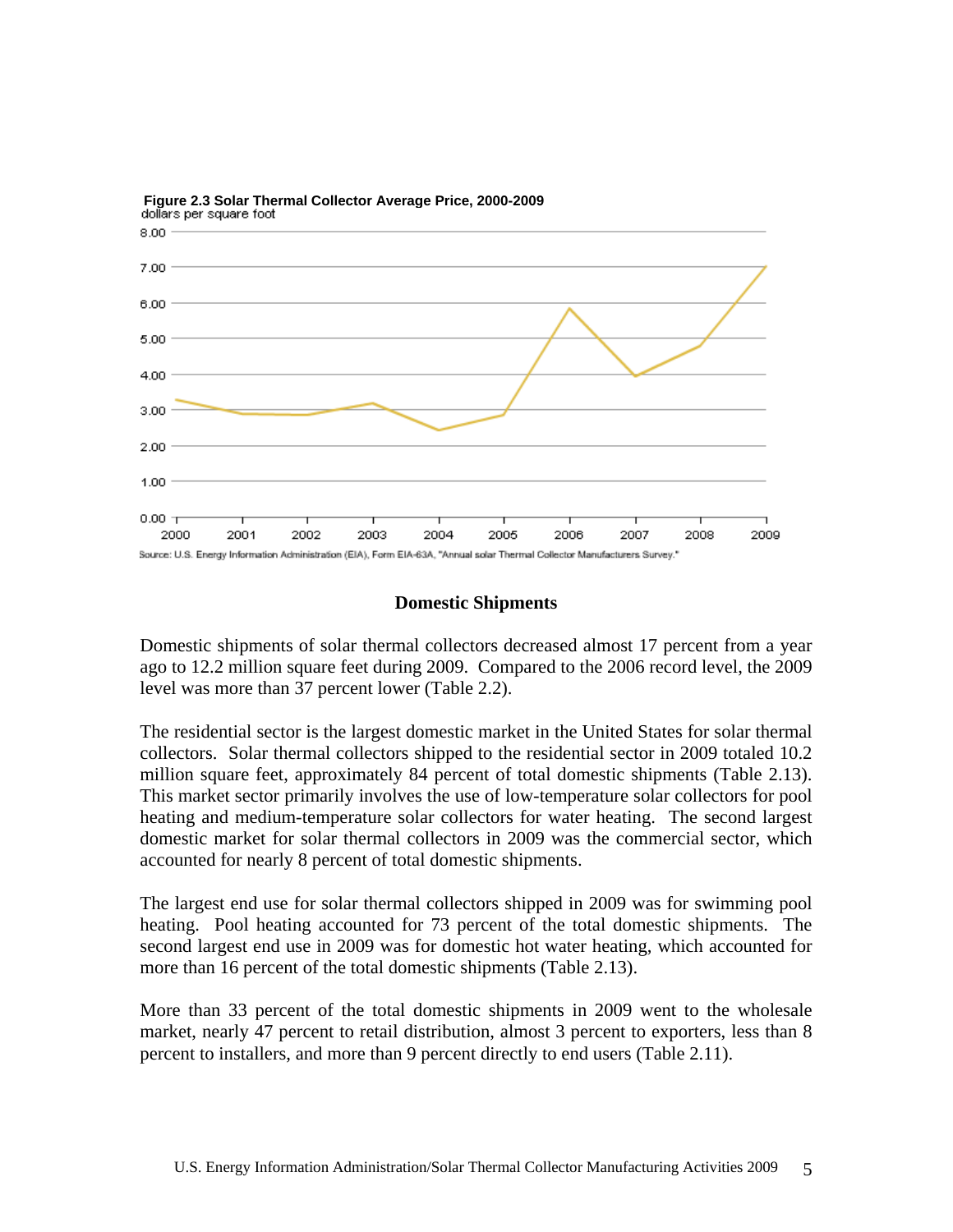## **Complete Systems**

Of the 88 active companies in 2009, 62 companies accounted for shipments of 75,066 complete solar thermal systems. These systems accounted for nearly 6 million square feet, or more than 43 percent, of the total solar thermal collectors shipped in 2009. The revenue from these solar thermal system shipments was reported as approximately \$159 million (Table 2.15).

### **Origin of Shipments**

Imports of solar thermal collectors totaled almost 3.5 million square feet in 2009 (Table 2.7). More than 57 percent of all imports were low-temperature collectors (nearly 2 million square feet). These imports originated in thirteen foreign countries, and about 61 percent (2.1 million square feet) of the solar thermal collectors were imported from Israel (Table 2.8).

In 2009, 73 percent (10 million square feet) of all solar thermal collectors were manufactured in five states (in order of descending volume): California, New Jersey, Florida, Arizona, and Virginia, with 61 percent (8.4 million square feet) of the total shipped from California and New Jersey (Table 2.4).

### **Destination of Shipments**

Export shipments totaled roughly 1.6 million square feet in 2009. About 1.5 million square feet, or more than 98 percent of total exports, were low-temperature solar thermal collectors (Table 2.9). The export market accounted for about 11 percent of total shipments and was dominated by sales to Canada (nearly 32 percent), Mexico (about 25 percent), and France (13 percent) (Table 2.10).

In 2009, almost 12.2 million square feet of domestic solar thermal shipments went to all 50 States, the District of Columbia, the Virgin Islands, Guam, and Puerto Rico (Table 2.6). Nearly two-thirds were shipped to the top five destinations (states): Florida, California, Arizona, Hawaii, and Oregon. California and Florida received 53 percent of total shipments (Table 2.4 and Table 2.6).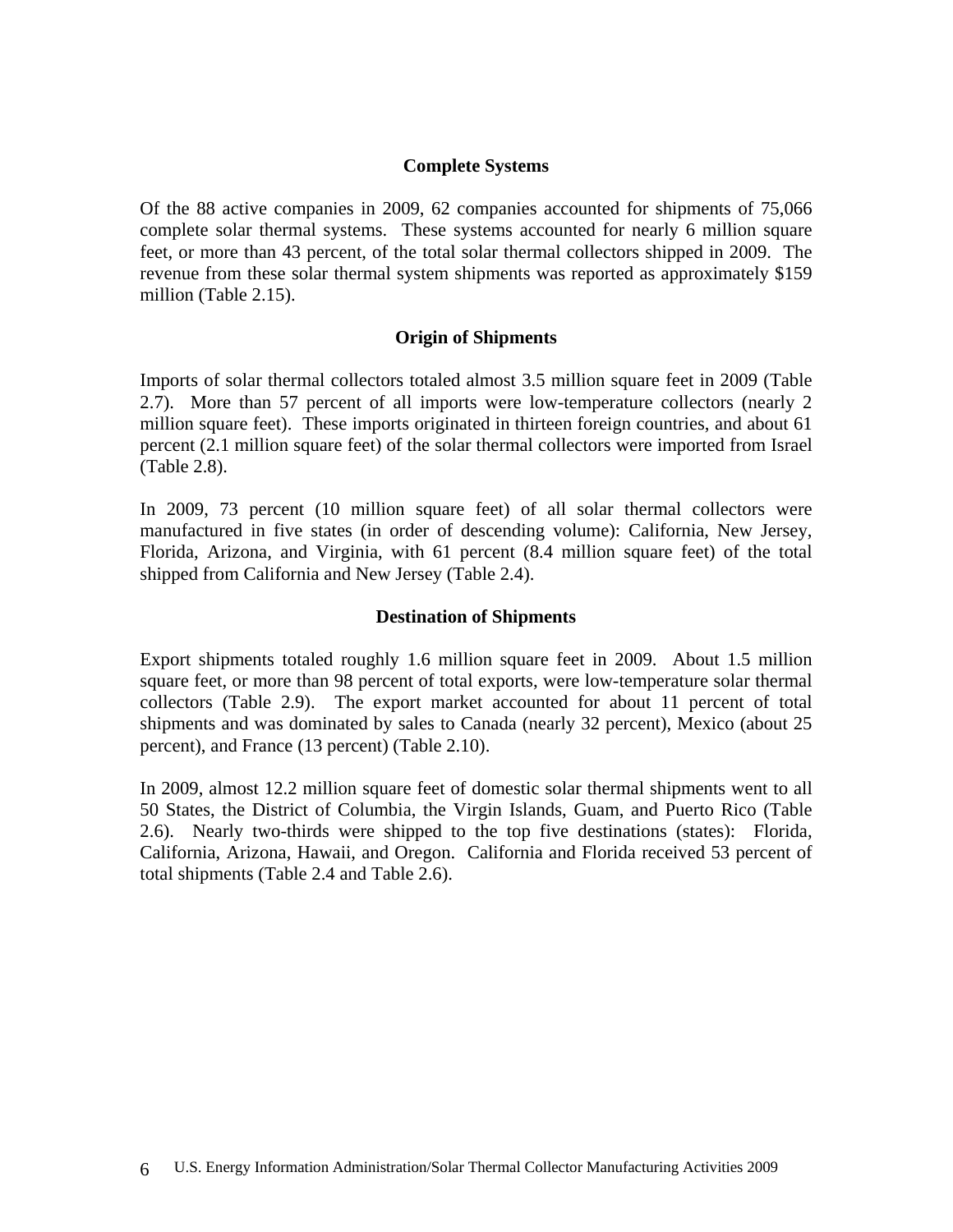|      |                  | <b>Collector Shipments</b> |                                            |              |
|------|------------------|----------------------------|--------------------------------------------|--------------|
| Year | Number of        | (Thousand Square Feet)     |                                            |              |
|      | <b>Companies</b> | <b>Imports</b>             | <b>Domestically</b><br><b>Manufactured</b> | <b>Total</b> |
|      |                  |                            |                                            |              |
| 2000 | 26               | 2.201                      | 6.153                                      | 8.354        |
| 2001 | 26               | 3,502                      | 7,688                                      | 11,189       |
| 2002 | 27               | 3,068                      | 8,595                                      | 11,663       |
| 2003 | 26               | 2,986                      | 8.457                                      | 11.444       |
| 2004 | 24               | 3,723                      | 10.392                                     | 14.114       |
| 2005 | 25               | 4.546                      | 11.495                                     | 16.041       |
| 2006 | 44               | 4.244                      | 16.500                                     | 20.744       |
| 2007 | 60               | 3.891                      | 11.262                                     | 15.153       |
| 2008 | 74               | 5,517                      | 11,446                                     | 16,963       |
| 2009 | 88               | 3,456                      | 10.342                                     | 13,798       |

**Notes:** Totals may not equal sum of components due to independent rounding.

Domestically manufactured shipments include those made in U.S. Territories.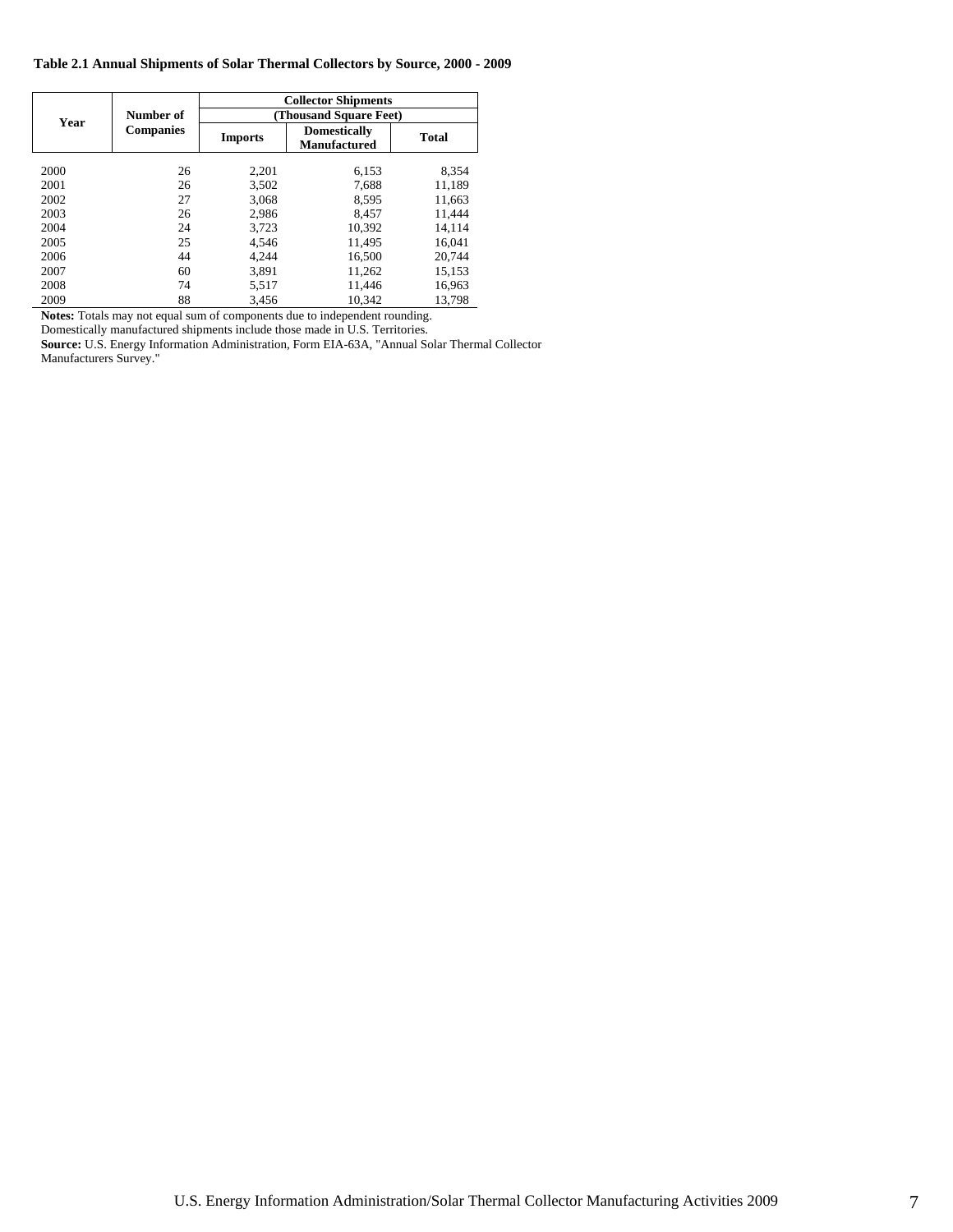#### **Table 2.2 Annual Shipments of Solar Thermal Collectors by Disposition, 2000 - 2009 (Thousand Square Feet)**

|      |                  | <b>Collector Shipments</b> |                                     |              |  |
|------|------------------|----------------------------|-------------------------------------|--------------|--|
| Year | Number of        | (Thousand Square Feet)     |                                     |              |  |
|      | <b>Companies</b> | <b>Exports</b>             | <b>Domestic</b><br><b>Shipments</b> | <b>Total</b> |  |
| 2000 | 26               | 496                        | 7.857                               | 8.354        |  |
| 2001 | 26               | 840                        | 10.349                              | 11,189       |  |
| 2002 | 27               | 659                        | 11,004                              | 11,663       |  |
| 2003 | 26               | 518                        | 10,926                              | 11.444       |  |
| 2004 | 24               | 813                        | 13,301                              | 14,114       |  |
| 2005 | 25               | 1,361                      | 14,680                              | 16,041       |  |
| 2006 | 44               | 1,211                      | 19,532                              | 20,744       |  |
| 2007 | 60               | 1.376                      | 13.777                              | 15,153       |  |
| 2008 | 74               | 2,247                      | 14.716                              | 16,963       |  |
| 2009 | 88               | 1,577                      | 12,221                              | 13,798       |  |

**Notes:** Totals may not equal sum of components due to independent rounding. Domestic shipments include those shipped to U.S. Territories.

Total shipments as reported by respondents include all domestic and export shipments and may include imported collectors that subsequently were shipped to domestic or foreign customers. **Source:** U.S. Energy Information Administration, Form EIA-63A, "Annual Solar Thermal Collector Manufacturers Survey."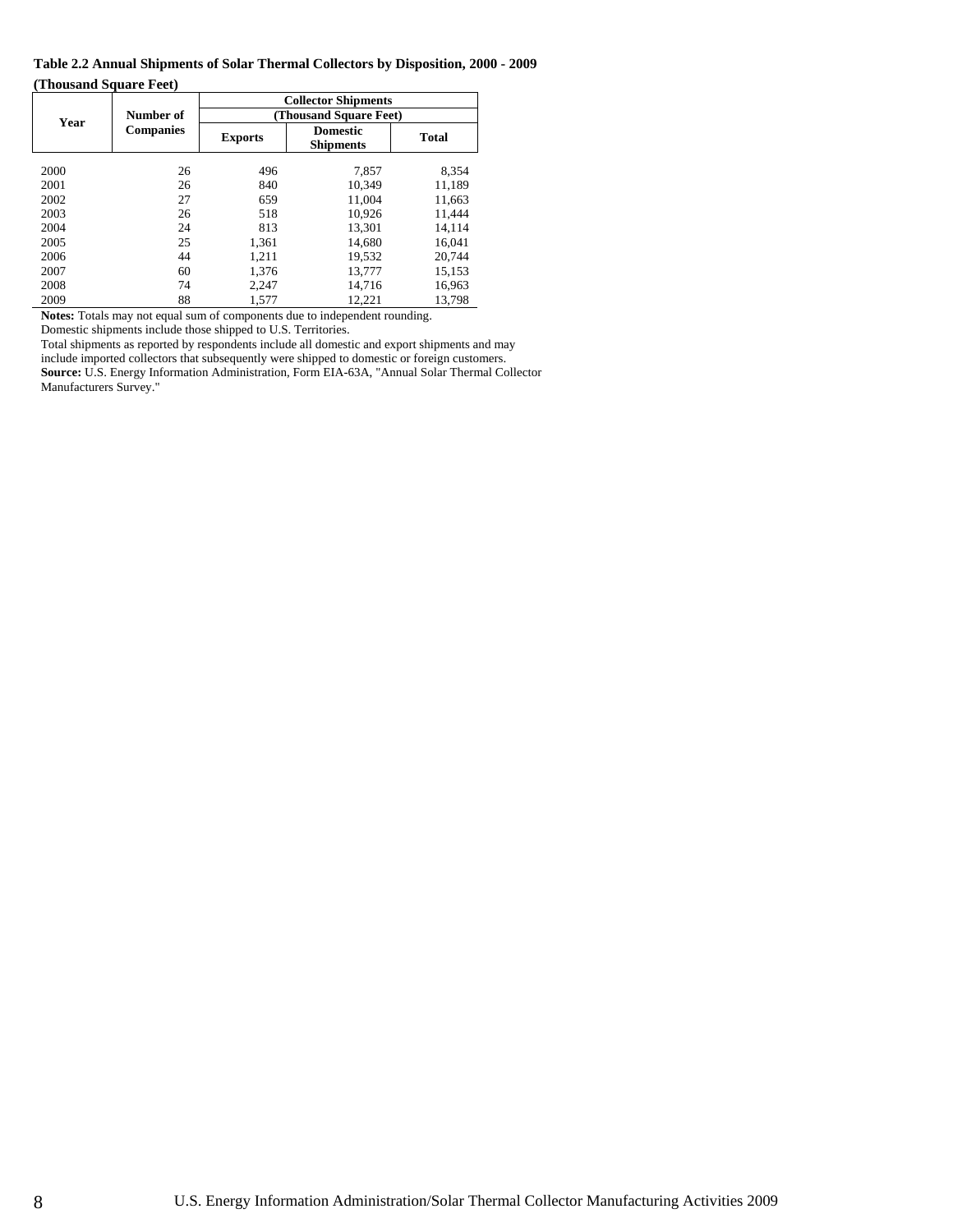### **Table 2.3 Annual Shipments of Solar Thermal Collectors by Type, 2000 - 2009**

**(Thousand Square Feet)** 

|      |                                                                                   | <b>Low-Temperature</b>             |                                  | <b>Medium-Temperature</b>          | <b>High-Temperature</b>      |
|------|-----------------------------------------------------------------------------------|------------------------------------|----------------------------------|------------------------------------|------------------------------|
| Year | <b>Total</b><br><b>Shipments</b>                                                  | Average per<br><b>Manufacturer</b> | <b>Total</b><br><b>Shipments</b> | Average per<br><b>Manufacturer</b> | Total Shipments <sup>1</sup> |
| 2000 | 7.948                                                                             | 723                                | 400                              | 25                                 |                              |
| 2001 | 10.919                                                                            | 1.092                              | 268                              | 16                                 | 2                            |
| 2002 | 11.126                                                                            | 856                                | 535                              | 31                                 | 2                            |
| 2003 | 10.877                                                                            | 906                                | 560                              | 33                                 |                              |
| 2004 | 13.608                                                                            | 1,512                              | 506                              | 30                                 |                              |
| 2005 | 15.224                                                                            | 1.522                              | 702                              | 41                                 | 115                          |
| 2006 | 15.546                                                                            | 1.413                              | 1.346                            | 38                                 | 3,852                        |
| 2007 | 13.323                                                                            | 1.025                              | 1.797                            | 35                                 | 33                           |
| 2008 | 14.015                                                                            | 1.274                              | 2.560                            | 41                                 | 388                          |
| 2009 | 10.511                                                                            | 809                                | 2.307                            | 32                                 | 980                          |
|      | For high-temperature average annual shipments per manufacturer are not disclosed. |                                    |                                  |                                    |                              |

- = No data reported.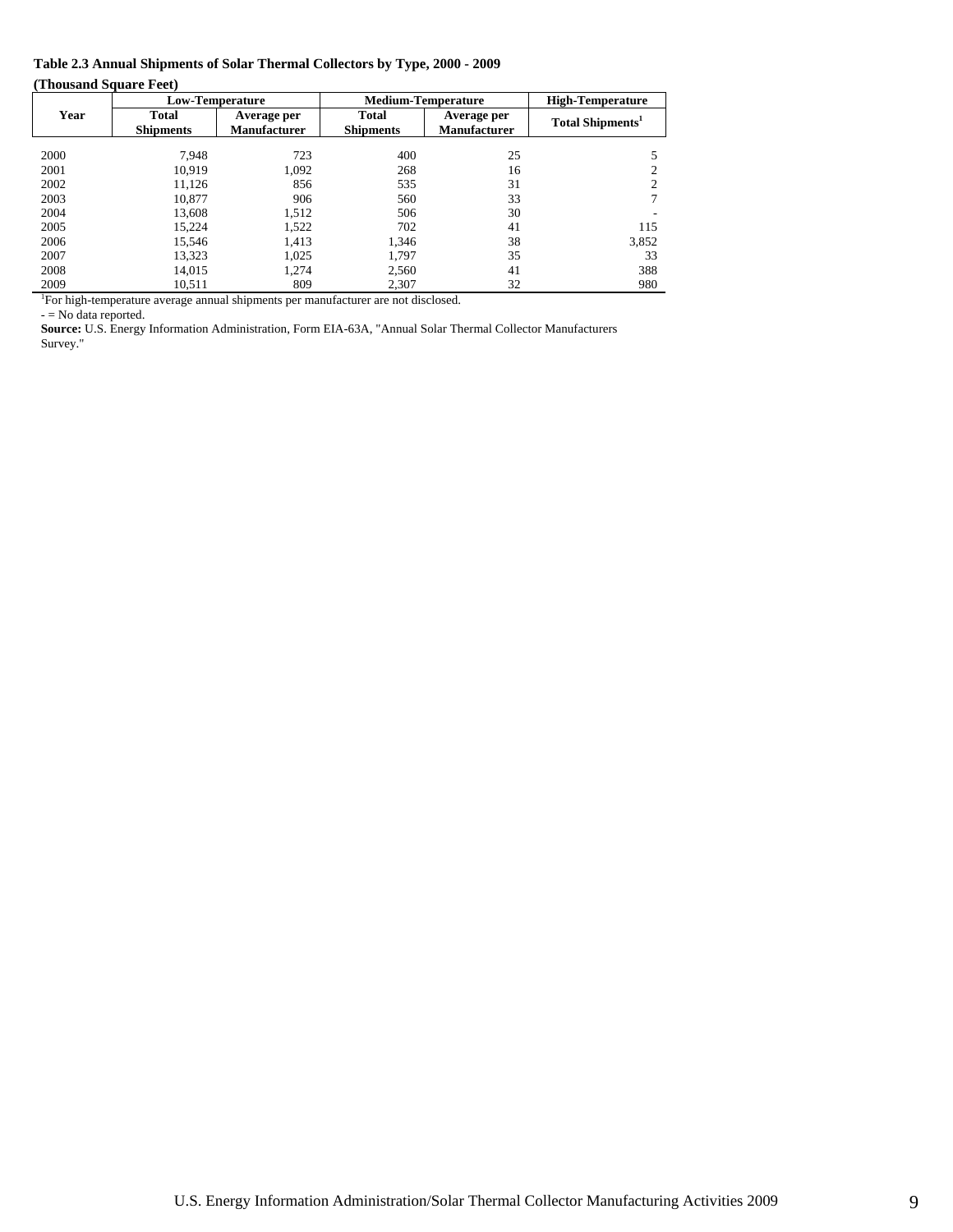#### **Table 2.4 Shipments of Solar Thermal Collectors Ranked by Origin and Destination, 2009**

|                           | 2009 Shipments         |                  |  |  |
|---------------------------|------------------------|------------------|--|--|
| <b>Origin/Destination</b> | <b>Thousand Square</b> | Percent of       |  |  |
|                           | Feet                   | <b>U.S.Total</b> |  |  |
|                           |                        |                  |  |  |
| Origin                    |                        |                  |  |  |
| <b>Top Five States</b>    | 10,031                 | 73               |  |  |
| California                | 4,402                  | 32               |  |  |
| New Jersey                | 4,019                  | 29               |  |  |
| Florida                   | 1,299                  | 9                |  |  |
| Arizona                   | 164                    | 1                |  |  |
| Virginia                  | 148                    | 1                |  |  |
| <b>Other Domestic</b>     | 311                    | $\overline{c}$   |  |  |
| Imported                  | 3,456                  | 25               |  |  |
| <b>U.S. Total</b>         | 13,798                 | 100              |  |  |
| Destination               |                        |                  |  |  |
| <b>Top Five States</b>    | 8,961                  | 65               |  |  |
| Florida                   | 3,771                  | 27               |  |  |
| California                | 3,537                  | 26               |  |  |
| Arizona                   | 745                    | 5                |  |  |
| Hawaii                    | 520                    | 4                |  |  |
| Oregon                    | 387                    | 3                |  |  |
| Other Domestic            | 3,260                  | 24               |  |  |
| Exported                  | 1,577                  | 11               |  |  |
| <b>U.S. Total</b>         | 13,798                 | 100              |  |  |

**Notes:** Totals may not equal sum of components due to independent rounding. U.S. total includes territories.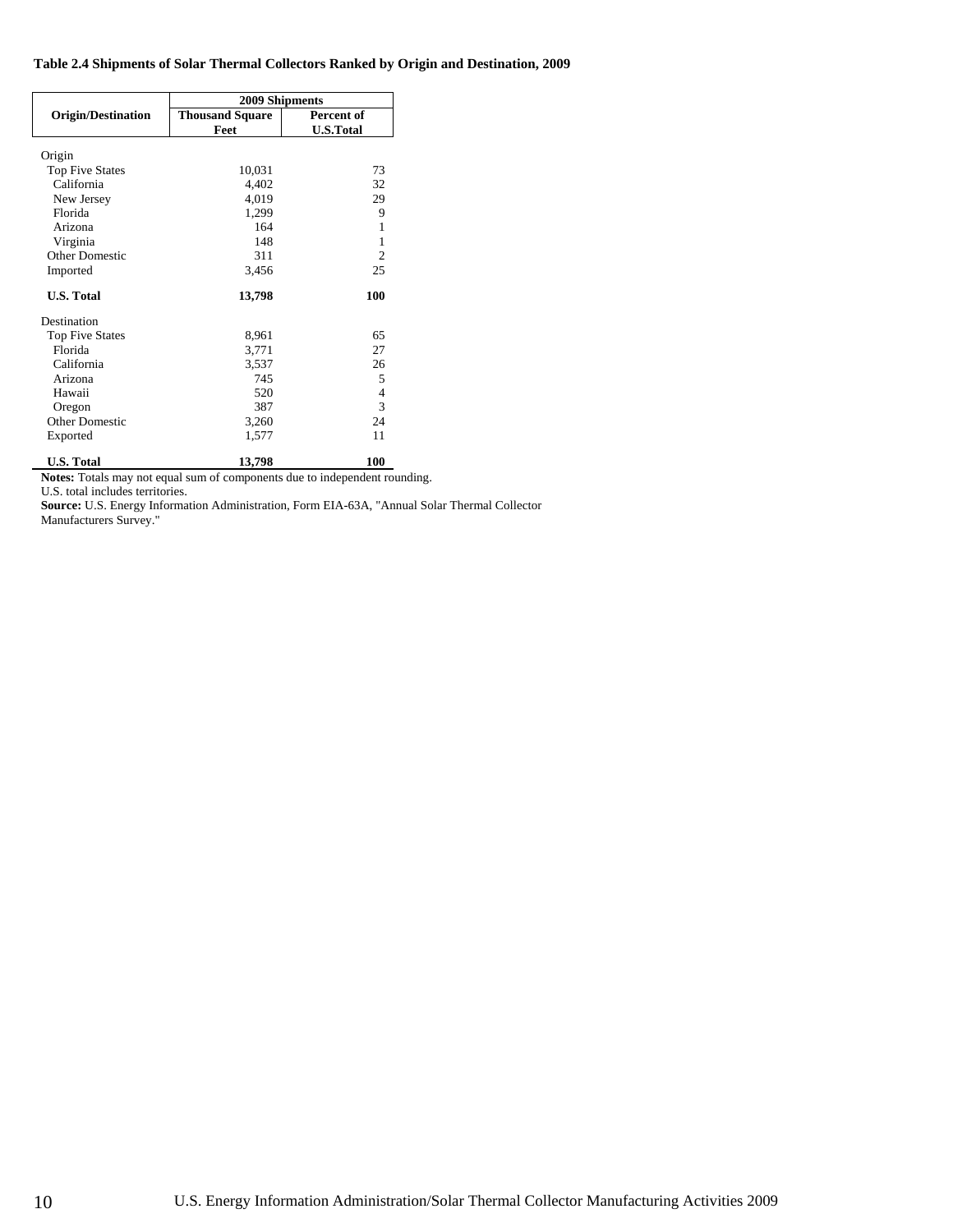#### **Table 2.5 Shipments of Solar Thermal Collectors Ranked by Origin and Destination, 2008**

|                           | 2008 Shipments         |                  |  |  |
|---------------------------|------------------------|------------------|--|--|
| <b>Origin/Destination</b> | <b>Thousand Square</b> | Percent of       |  |  |
|                           | Feet                   | <b>U.S.Total</b> |  |  |
|                           |                        |                  |  |  |
| Origin                    |                        |                  |  |  |
| <b>Top Five States</b>    | 10,933                 | 64               |  |  |
| California                | 4,933                  | 29               |  |  |
| New Jersey                | 4,211                  | 25               |  |  |
| Florida                   | 1,271                  | 7                |  |  |
| Nevada                    | 289                    | 2                |  |  |
| Puerto Rico               | 230                    | $\mathbf{1}$     |  |  |
| <b>Other Domestic</b>     | 512                    | 3                |  |  |
| Imported                  | 5,517                  | 33               |  |  |
| <b>U.S. Total</b>         | 16,963                 | 100              |  |  |
| Destination               |                        |                  |  |  |
| <b>Top Five States</b>    | 11,093                 | 65               |  |  |
| Florida                   | 5,175                  | 31               |  |  |
| California                | 3,746                  | 22               |  |  |
| Arizona                   | 939                    | 6                |  |  |
| Hawaii                    | 780                    | 5                |  |  |
| Oregon                    | 452                    | 3                |  |  |
| <b>Other Domestic</b>     | 3,623                  | 21               |  |  |
| Exported                  | 2,247                  | 13               |  |  |
|                           |                        |                  |  |  |
| <b>U.S. Total</b>         | 16,963                 | 100              |  |  |

**Notes:** Totals may not equal sum of components due to independent rounding. U.S. total includes territories.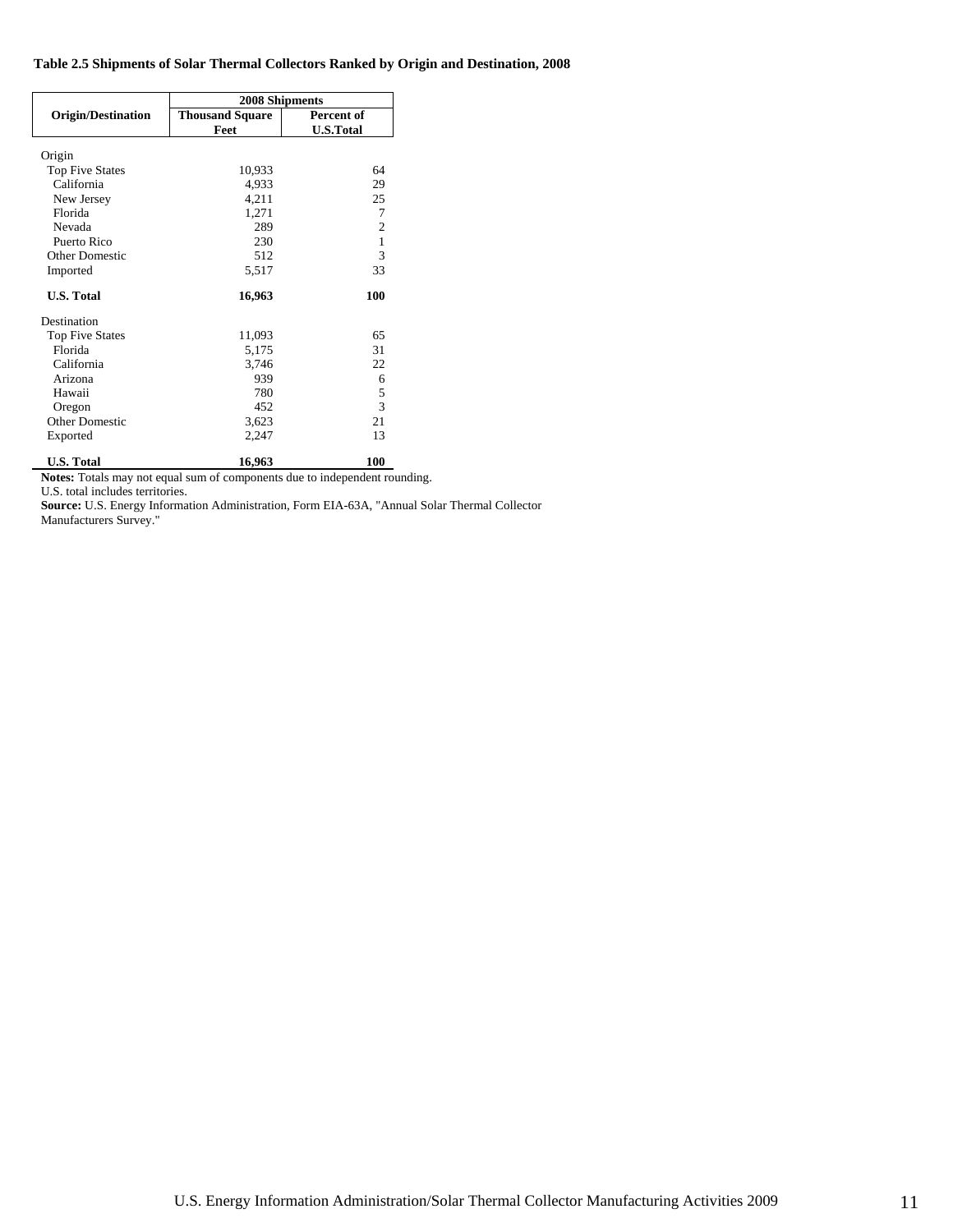### **Table 2.6 Shipments of Solar Thermal Collectors by Destination, 2008 and 2009**

| (Square Feet)                          |            |            |
|----------------------------------------|------------|------------|
| <b>Destination</b>                     | 2008       | 2009       |
| Alabama                                | 8,905      | 2,938      |
| Alaska                                 | 6,529      | 2,878      |
| Arizona                                | 939,228    | 745,462    |
| Arkansas                               | 2,512      | 18,655     |
| California                             | 3,746,327  | 3,537,009  |
| Colorado                               | 88,680     | 75,985     |
| Connecticut                            | 230,978    | 197,196    |
| Delaware                               | 26,482     | 42,207     |
| District of Columbia                   | 80         | 1,675      |
| Florida                                | 5,174,765  | 3,771,020  |
| Georgia                                | 64,518     | 105,060    |
| Guam                                   | 512        | 362        |
| Hawaii                                 | 780,394    | 520,103    |
| Idaho                                  | 10,460     | 5,854      |
| Illinois                               | 397,234    | 317,495    |
| Indiana                                | 16,099     | 98,391     |
| Iowa                                   | 7,656      | 46,121     |
|                                        |            |            |
| Kansas                                 | 8,553      | 4,562      |
| Kentucky                               | 28,588     | 43,849     |
| Louisiana                              | 12,189     | 9,145      |
| Maine                                  | 60,451     | 35,638     |
| Maryland                               | 27,773     | 67,250     |
| Massachusetts                          | 108,554    | 112,073    |
| Michigan                               | 48,915     | 126,913    |
| Minnesota                              | 137,897    | 38,655     |
| Mississippi                            | 4,759      | 1,121      |
| Missouri                               | 6,053      | 3,758      |
| Montana                                | 8,452      | 10,541     |
| Nebraska                               | 6,772      | 2,627      |
| Nevada                                 | 233,456    | 180,192    |
| New Hampshire                          | 29,232     | 16,694     |
| New Jersey                             | 230,584    | 185,862    |
| New Mexico                             | 54,751     | 61,991     |
| New York                               | 411,268    | 301,014    |
| North Carolina                         | 136,015    | 118,354    |
| North Dakota                           | 1,242      | 2,380      |
| Ohio                                   | 85,475     | 191,420    |
| Oklahoma                               | 7,869      | 5,173      |
| Oregon                                 | 452,032    | 387,217    |
| Pennsylvania                           | 232,063    | 220,479    |
| Puerto Rico                            | 276,346    | 101,210    |
| Rhode Island                           | 23,106     | 11,700     |
| South Carolina                         | 18,913     | 9,693      |
| South Dakota                           | 1,282      | 2,426      |
| Tennessee                              | 7,278      | 3,864      |
| Texas                                  | 90,077     | 176,752    |
| Utah                                   | 17,039     | 37,221     |
| Vermont                                | 66,685     | 36,984     |
| Virgin Islands of the U.S.             | 8,745      | 4,540      |
| Virginia                               | 213,860    | 108,345    |
| Washington                             | 26,304     | 29,755     |
| West Virginia                          | 11,786     | 1,269      |
| Wisconsin                              | 119,242    | 80,640     |
| Wyoming                                | 716        | 994        |
| Shipments to United States/Territories | 14,715,681 | 12,220,712 |
| Exported                               | 2,247,116  | 1,577,061  |
| <b>Total Shipments</b>                 | 16,962,797 | 13,797,773 |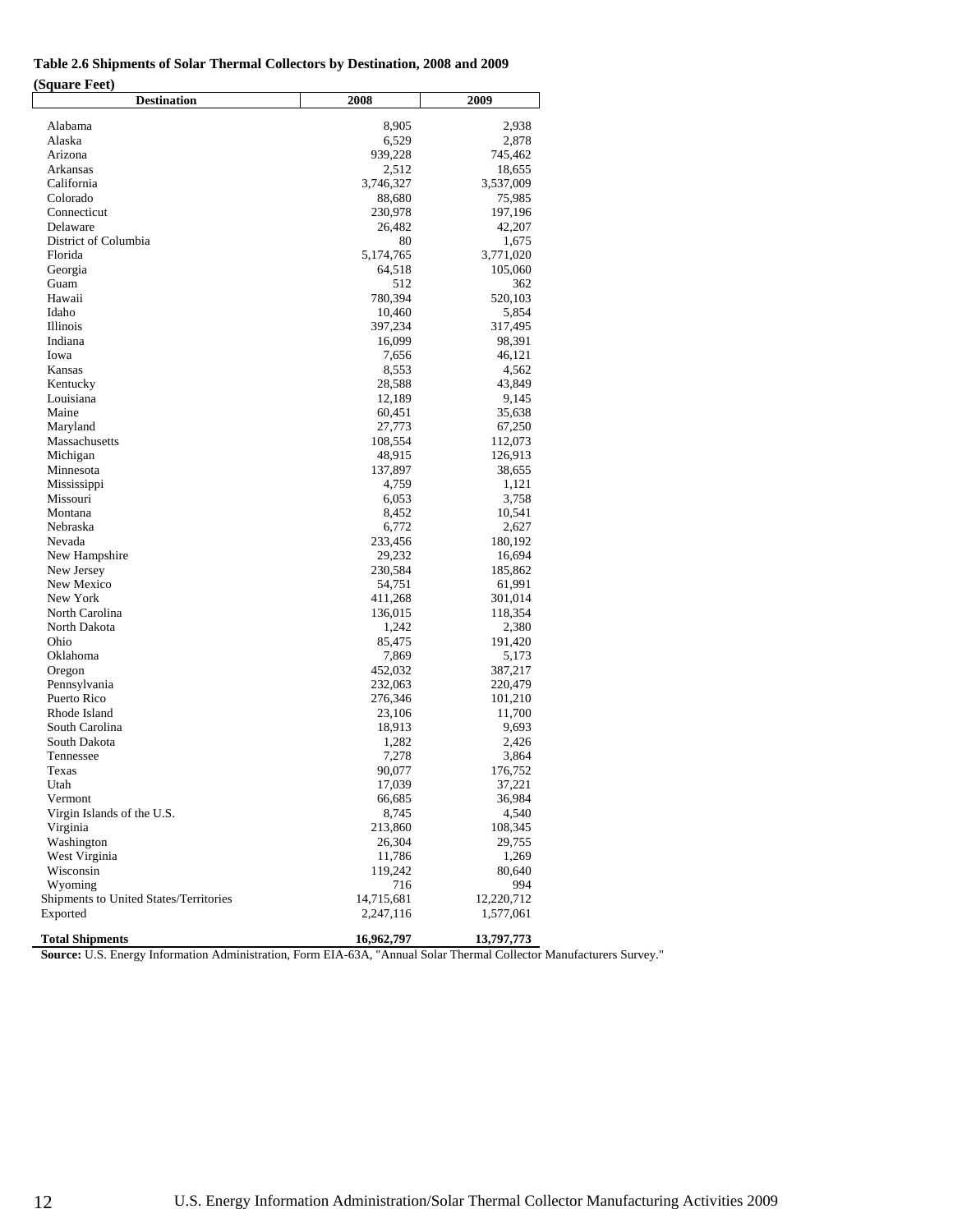**Table 2.7 Import Shipments of Solar Thermal Collectors by Type, 2000 - 2009 (Thousand Square Feet)** 

|      |                    | <b>Type</b>        |                    |              |
|------|--------------------|--------------------|--------------------|--------------|
| Year | Low-               | Medium-            | High-              | <b>Total</b> |
|      | <b>Temperature</b> | <b>Temperature</b> | <b>Temperature</b> |              |
|      |                    |                    |                    |              |
| 2000 | 2,188              | 10                 | $\overline{c}$     | 2,201        |
| 2001 | 3,500              | 2                  |                    | 3,502        |
| 2002 | 3,066              | $\overline{c}$     |                    | 3,068        |
| 2003 | 2,984              | 2                  |                    | 2,986        |
| 2004 | 3,702              | 21                 |                    | 3,723        |
| 2005 | 4.513              | 33                 |                    | 4,546        |
| 2006 | 3,979              | 265                |                    | 4,244        |
| 2007 | 3,501              | 390                |                    | 3,891        |
| 2008 | 4,831              | 687                |                    | 5,517        |
| 2009 | 1,987              | 715                | 754                | 3,456        |

- = No data reported.

**Note:** Totals may not equal sum of components due to independent rounding.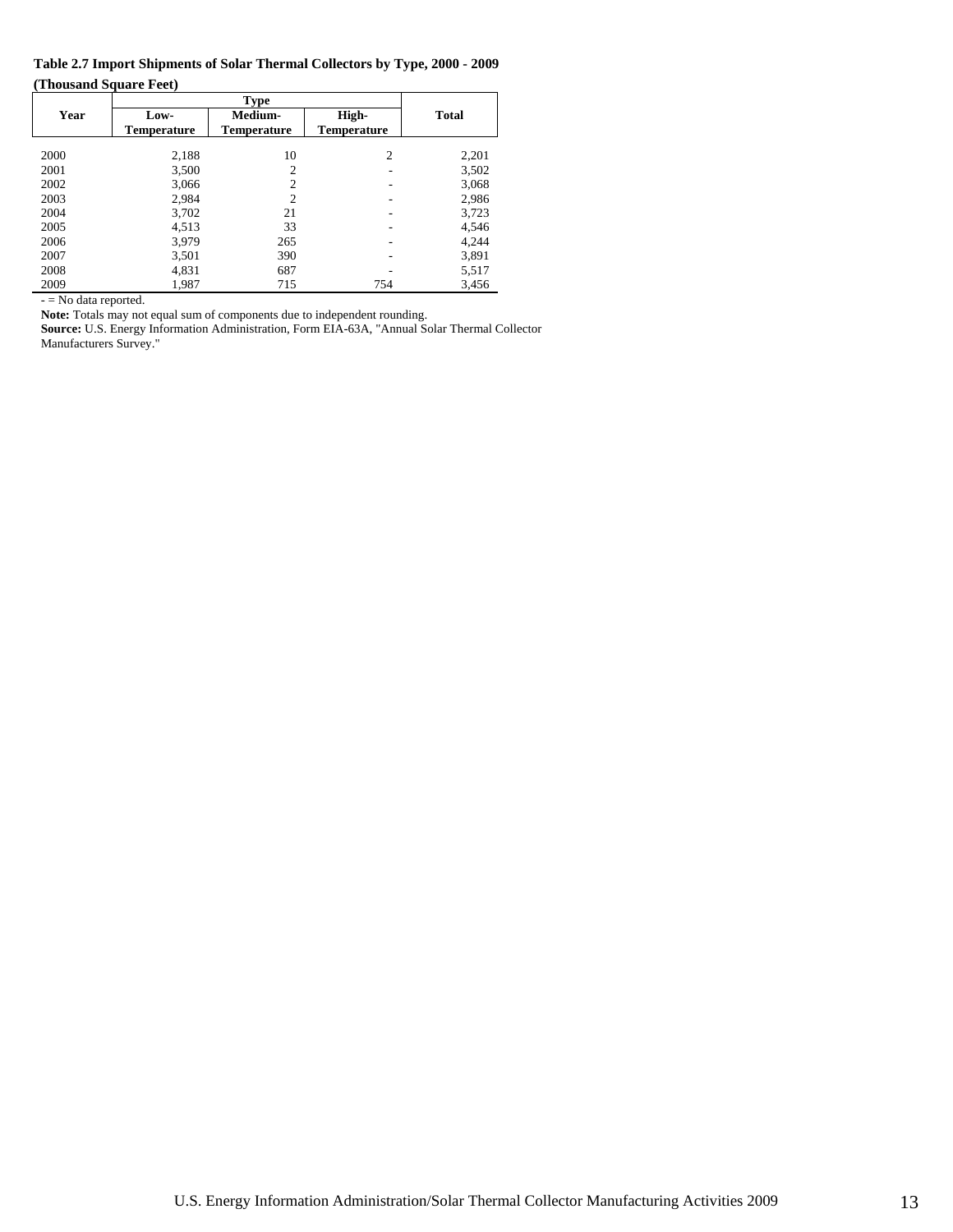#### **Table 2.8 Import Shipments of Solar Thermal Collectors by Country, 2008 and 2009 (Square Feet)**

| <b>Region/Country</b>       | 2008      | 2009      | Percent of U.S.<br><b>Imports 2009</b> |
|-----------------------------|-----------|-----------|----------------------------------------|
| Asia                        |           |           |                                        |
| China                       | 318,123   | 591,459   | 17.11                                  |
| <b>Israel</b>               | 4,904,128 | 2,110,847 | 61.08                                  |
| Total                       | 5,222,251 | 2,702,306 | 78.20                                  |
| Australia and Oceania       |           |           |                                        |
| Australia                   | 44,814    | 25,620    | 0.74                                   |
| Total                       | 44,814    | 25,620    | 0.74                                   |
| Europe                      |           |           |                                        |
| Austria                     | 5,132     | 12,500    | 0.36                                   |
| Federal Republic of Germany | 91,670    | 553,946   | 16.03                                  |
| France                      | 32,180    | 42,849    | 1.24                                   |
| Hungary                     |           | 25,300    | 0.73                                   |
| Ireland                     |           | 1,593     | 0.05                                   |
| Italy                       |           | 2,700     | 0.08                                   |
| Portugal                    | 729       | 12,000    | 0.35                                   |
| Turkey                      | 36,882    | 25,361    | 0.73                                   |
| United Kingdom              | 33,286    | 35,599    | 1.03                                   |
| Total                       | 199,879   | 711,848   | 20.60                                  |
| North America               |           |           |                                        |
| Canada                      | 50,347    | 16,072    | 0.47                                   |
| Total                       | 50,347    | 16,072    | 0.47                                   |
| <b>U.S. Total</b>           | 5,517,291 | 3,455,846 | 100.00                                 |

- = No data reported.

**Note:** Totals may not equal sum of components due to independent rounding.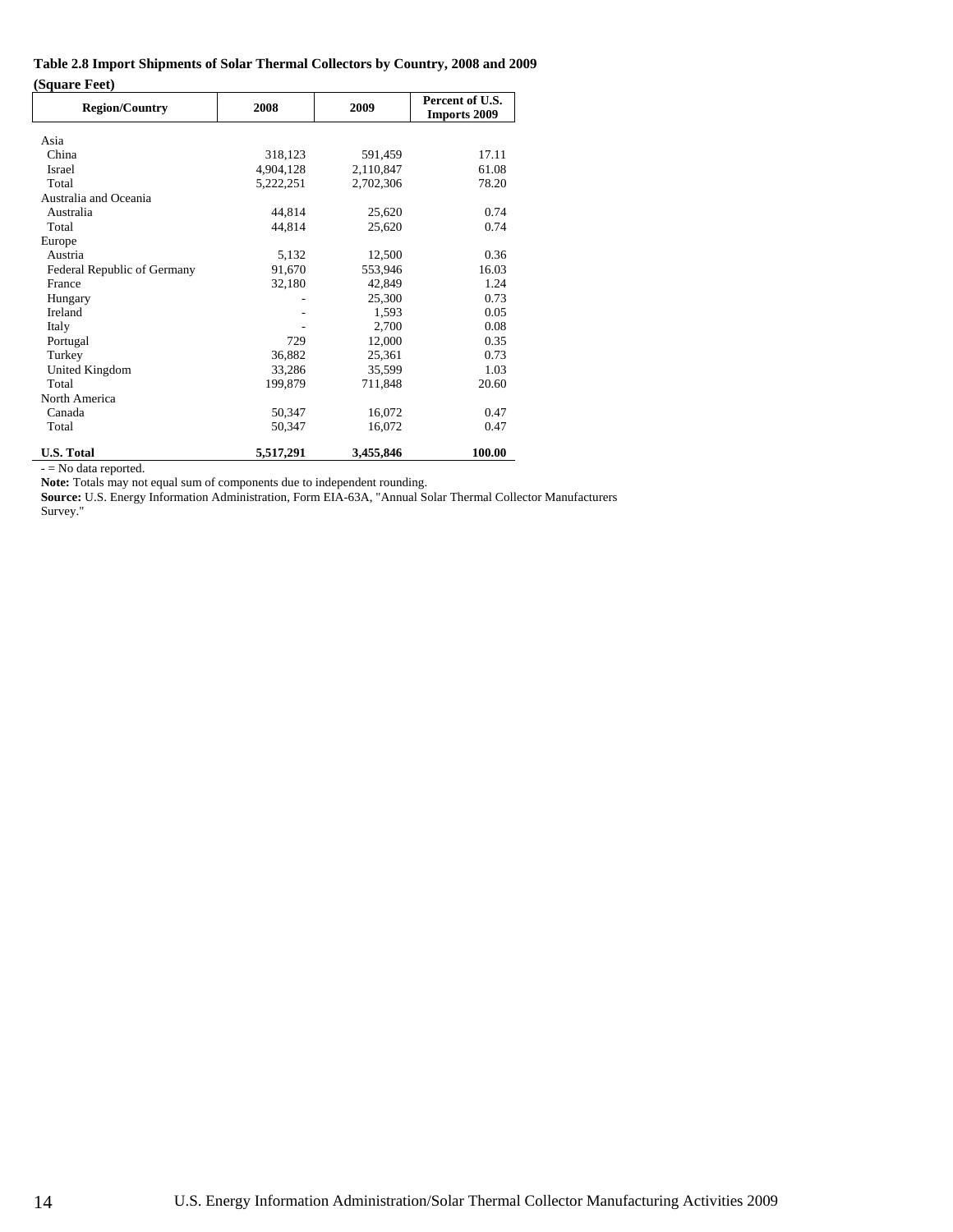**Table 2.9 Export Shipments of Solar Thermal Collectors by Type, 2000 - 2009 (Thousand Square Feet)** 

|      |                    | <b>Type</b>    |                    |              |
|------|--------------------|----------------|--------------------|--------------|
| Year | Low-               | <b>Medium-</b> | High-              | <b>Total</b> |
|      | <b>Temperature</b> | Temperature    | <b>Temperature</b> |              |
|      |                    |                |                    |              |
| 2000 | 486                | 10             | S                  | 496          |
| 2001 | 827                | 13             |                    | 840          |
| 2002 | 654                | 3              | $\overline{c}$     | 659          |
| 2003 | 510                | 5              | $\overline{c}$     | 518          |
| 2004 | 809                | 4              |                    | 813          |
| 2005 | 1,349              | 10             | $\overline{c}$     | 1,361        |
| 2006 | 1,169              | 42             |                    | 1,211        |
| 2007 | 1,338              | 33             | 5                  | 1,376        |
| 2008 | 2,115              | 128            | 4                  | 2,247        |
| 2009 | 1,552              | 23             |                    | 1,577        |

s = Value is less than 0.5 of the table metric, but value is included in any associated total. - = No data reported.

**Note:** Totals may not equal sum of components due to independent rounding.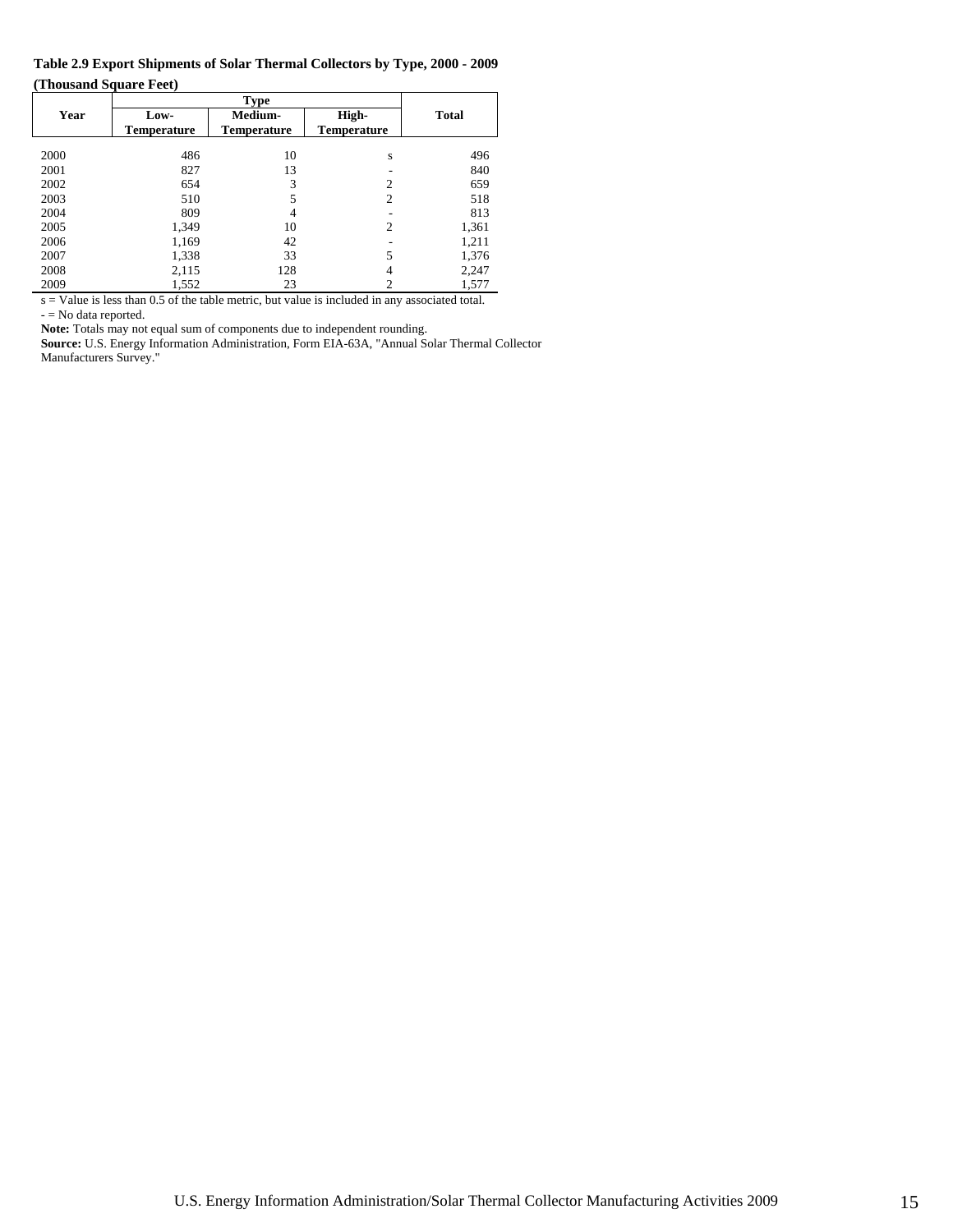| Table 2.10 Export Shipments of Solar Thermal Collectors by Country, 2008 and 2009 |  |
|-----------------------------------------------------------------------------------|--|
| (Square Feet)                                                                     |  |

| <b>Region/Country</b>                         | 2008                               | 2009              | Percent of U.S.<br><b>Exports 2009</b> |
|-----------------------------------------------|------------------------------------|-------------------|----------------------------------------|
|                                               |                                    |                   |                                        |
| Africa<br>Egypt                               |                                    | 1,771             | 0.11                                   |
| Morocco                                       | 4,755                              | 3,916             | 0.25                                   |
| Nigeria                                       | 333                                |                   |                                        |
| Total<br>Asia                                 | 5,088                              | 5,687             | 0.36                                   |
| Indonesia                                     |                                    | 4,041             | 0.26                                   |
| Israel                                        | 5,756                              |                   |                                        |
| Japan                                         |                                    | 240               | 0.02                                   |
| Jordan                                        | $\overline{a}$                     | 13,200            | 0.84                                   |
| Korea, South<br>Saudi Arabia                  | $\overline{\phantom{a}}$<br>51,951 | 336<br>٠          | 0.02<br>$\overline{a}$                 |
| Taiwan                                        |                                    | 48                | $\ast$                                 |
| <b>United Arab Emirates</b>                   | 4,412                              | $\overline{a}$    |                                        |
| Vietnam                                       | 2,640                              | 1,980             | 0.13                                   |
| Total<br>Australia and Oceania                | 64,759                             | 19,845            | 1.26                                   |
| Australia                                     | 81,980                             | 106,459           | 6.75                                   |
| New Zealand                                   | 11,915                             | 14,106            | 0.89                                   |
| Total                                         | 93,895                             | 120,565           | 7.64                                   |
| Central America                               |                                    |                   |                                        |
| Antigua and Barbuda<br>Aruba                  | 224<br>32                          | 2,890             | 0.18                                   |
| <b>Bahamas</b>                                | 648                                | 1,713             | 0.11                                   |
| Belize                                        | 170                                |                   |                                        |
| Bermuda                                       | 787                                | 72                | $\ast$                                 |
| <b>British Virgin Islands</b>                 | 8,228                              | 117               | $*$                                    |
| Cayman Islands<br>Costa Rica                  | 3,496<br>17,394                    | 2,654<br>12,340   | 0.17<br>0.78                           |
| Dominican Republic                            |                                    | 44                | $\ast$                                 |
| El Salvador                                   | ÷.                                 | 1,200             | 0.08                                   |
| Guatemala                                     | 9,625                              | 6,550             | 0.42                                   |
| Honduras                                      | 3,233                              | ÷,                | $\overline{\phantom{a}}$               |
| Jamaica<br>Mexico                             | 5,742<br>459,181                   | 3,684<br>387,653  | 0.23<br>24.58                          |
| Netherlands Antilles                          | 1,477                              | 736               | 0.05                                   |
| Nicaragua                                     |                                    | 192               | 0.01                                   |
| Panama                                        | 128                                |                   |                                        |
| Trinidad and Tobago                           | 10,819                             | 74                | $\ast$                                 |
| Total<br>Europe                               | 521,184                            | 419,919           | 26.63                                  |
| Austria                                       | $\overline{\phantom{a}}$           | 17,080            | 1.08                                   |
| Belgium                                       | 11,270                             |                   |                                        |
| Cyprus                                        | 240                                | 264               | 0.02                                   |
| Czech Republic<br>Federal Republic of Germany | 23,379                             | 15,664            | 0.99                                   |
| France                                        | 71,254<br>150,509                  | 99,352<br>206,348 | 6.30<br>13.08                          |
| Hungary                                       |                                    | 72                | ∗                                      |
| Ireland                                       |                                    | 48                | $\ast$                                 |
| Italy                                         |                                    | 14,846            | 0.94                                   |
| Malta                                         | 1,344                              |                   |                                        |
| Portugal<br>Romania                           | 240<br>8,157                       | 11,924            | 0.76                                   |
| <b>Russian Federation</b>                     | 900                                | 676               | 0.04                                   |
| Spain                                         | 73,283                             | 81,506            | 5.17                                   |
| Sweden                                        | 22,230                             |                   |                                        |
| Switzerland<br>Ukraine                        | 6,065<br>40                        | 7,964             | 0.50                                   |
| United Kingdom                                | 485                                | 1,443             | 0.09                                   |
| Total                                         | 369,396                            | 457,187           | 28.99                                  |
| North America                                 |                                    |                   |                                        |
| Canada                                        | 804,969                            | 499,278           | 31.66                                  |
| Total<br>South America                        | 804,969                            | 499,278           | 31.66                                  |
| Argentina                                     | 5,616                              | 12,871            | 0.82                                   |
| Bolivia                                       | 19,032                             | 17,458            | 1.11                                   |
| <b>Brazil</b>                                 | 331,518                            |                   |                                        |
| Chile                                         | 11,249                             | 12,779            | 0.81                                   |
| Colombia<br>Ecuador                           | 3,596<br>1,478                     | 874<br>10,598     | 0.06<br>0.67                           |
| Peru                                          | 15,336                             |                   |                                        |
| Total                                         | 387,825                            | 54,580            | 3.46                                   |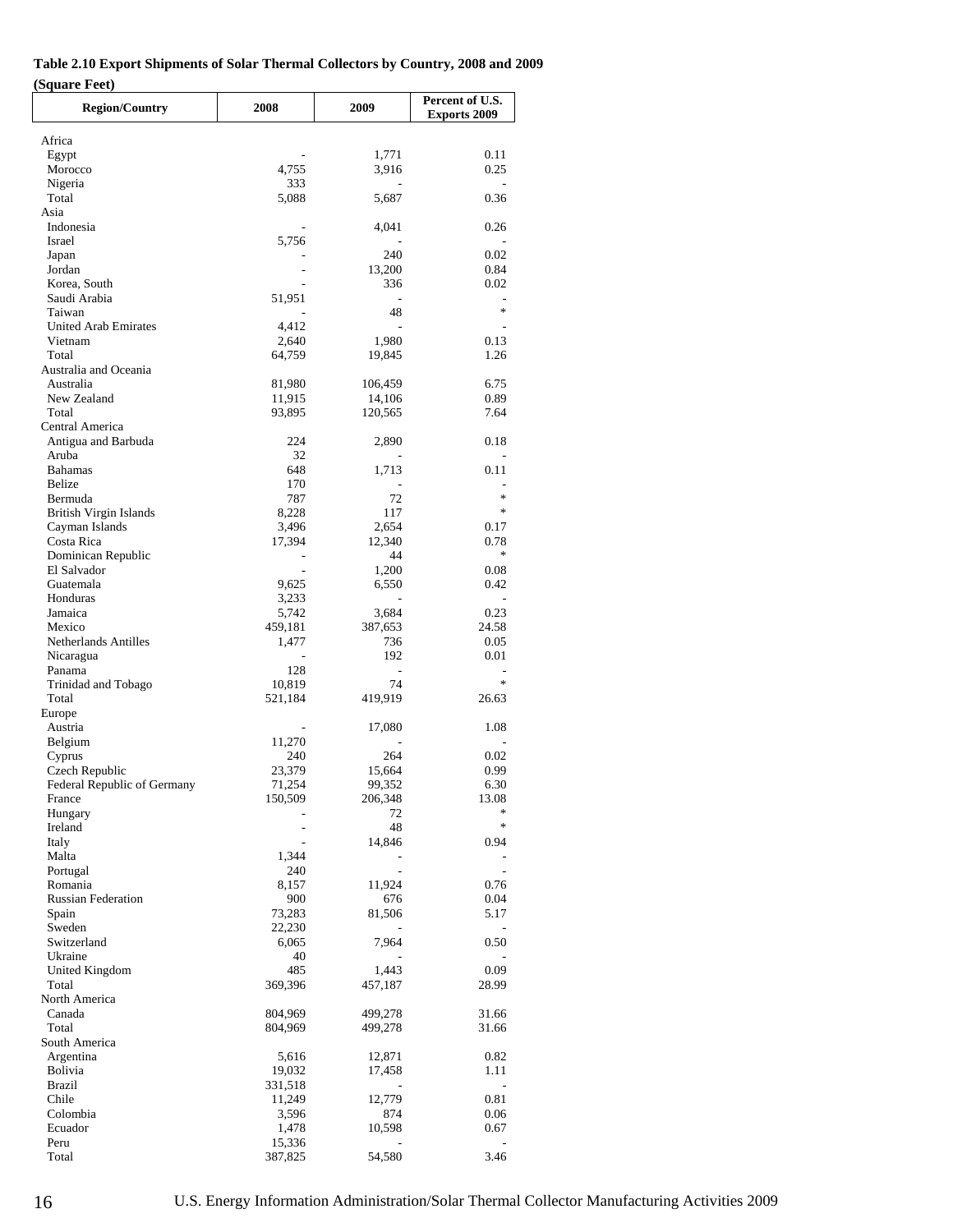#### **Table 2.10 Export Shipments of Solar Thermal Collectors by Country, 2008 and 2009 (Square Feet) (Continued)**

| <b>Region/Country</b> | 2008      | 2009      | Percent of U.S.<br><b>Exports 2009</b> |
|-----------------------|-----------|-----------|----------------------------------------|
| <b>U.S. Total</b>     | 2,247,116 | 1,577,061 | 100.00                                 |

 $* =$  Less than 0.01 percent. - = No data reported.

Note: Totals may not equal sum of components due to independent rounding.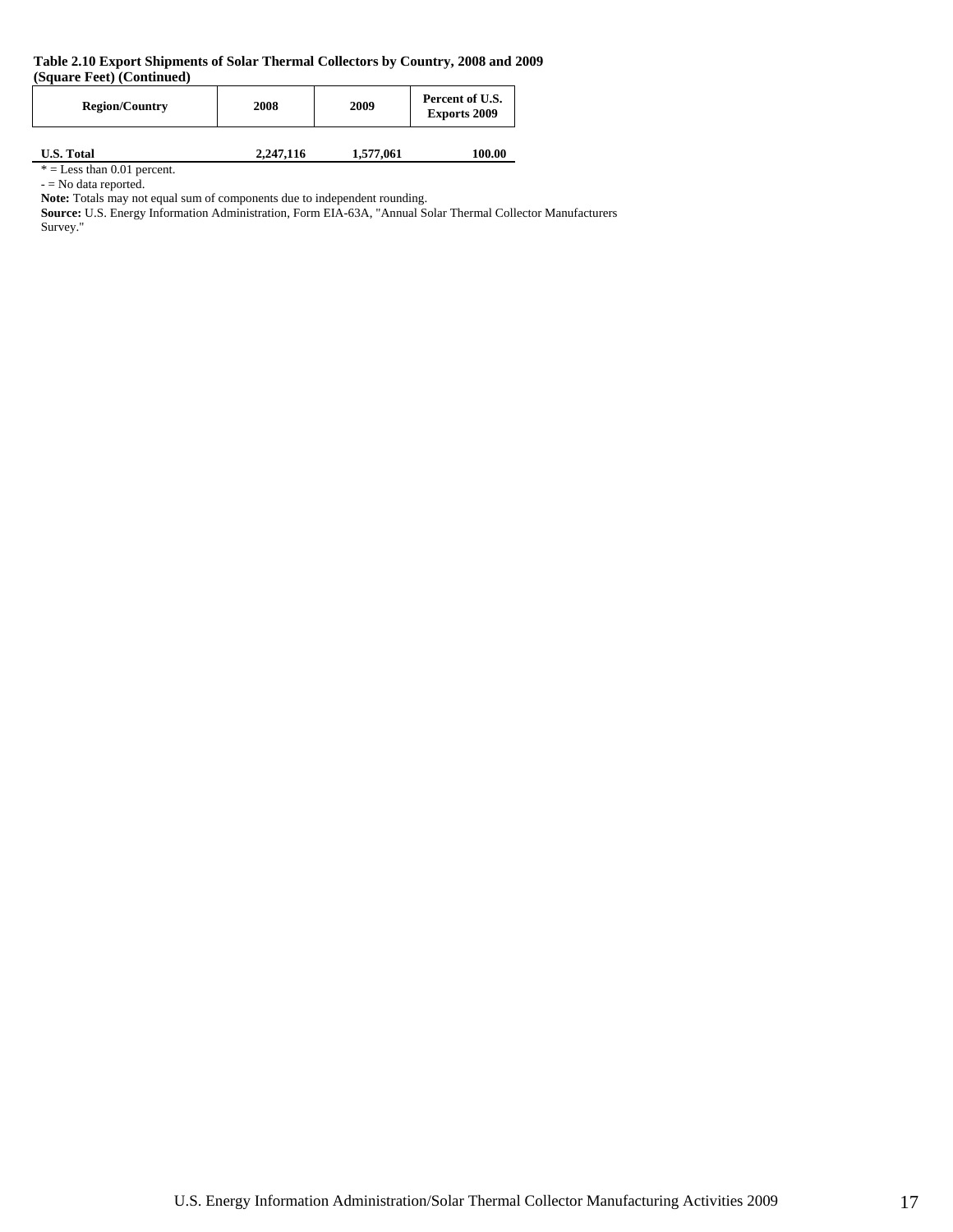# **Table 2.11 Distribution of Domestic Solar Thermal Collector Shipments by Customer Type, 2008 and 2009**

#### **(Thousand Square Feet)**

|                               | <b>Shipments</b> |        |  |  |
|-------------------------------|------------------|--------|--|--|
| <b>Customer Type</b>          | 2008             | 2009   |  |  |
| <b>Wholesale Distributors</b> | 8,680            | 4,063  |  |  |
| <b>Retail Distributors</b>    | 3,997            | 5,739  |  |  |
| Exporters                     | 368              | 346    |  |  |
| <b>Installers</b>             | 948              | 939    |  |  |
| End Users                     | 723              | 1,134  |  |  |
| <b>U.S. Total</b>             | 14.716           | 12.221 |  |  |

**Notes:** Totals may not equal sum of components due to independent rounding.

U.S. total includes territories.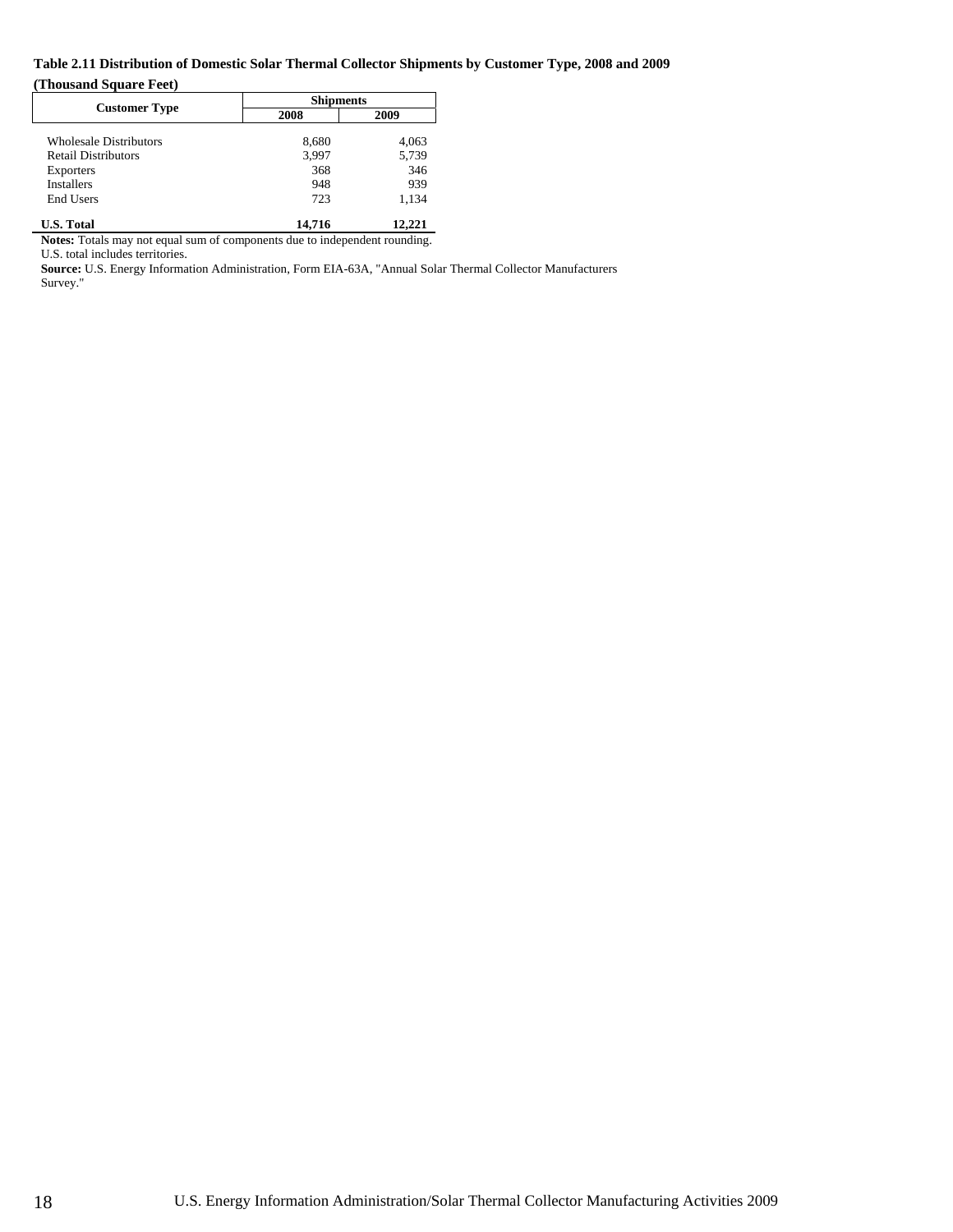#### **Table 2.12 Solar Thermal Collector Shipments by Type, Quantity, Revenue, and Average Price, 2008 and 2009**

|                       | 2008                                              |                                      | 2009                                                  |                                                   |                                      |                                                       |
|-----------------------|---------------------------------------------------|--------------------------------------|-------------------------------------------------------|---------------------------------------------------|--------------------------------------|-------------------------------------------------------|
| <b>Type</b>           | <b>Quantity (Thousand</b><br><b>Square Feet</b> ) | <b>Revenue (Thousand</b><br>Dollars) | <b>Average Price</b><br>(Dollars per Square)<br>Feet) | <b>Quantity (Thousand</b><br><b>Square Feet</b> ) | <b>Revenue (Thousand</b><br>Dollars) | <b>Average Price</b><br>(Dollars per Square)<br>Feet) |
| Low-Temperature       |                                                   |                                      |                                                       |                                                   |                                      |                                                       |
| Liquid and Air        | 14,015                                            | 26,518                               | 1.89                                                  | 10,511                                            | 20,411                               | 1.94                                                  |
| Medium-Temperature    | 2,560                                             | 50,109                               | 19.57                                                 | 2,307                                             | 51,483                               | 22.32                                                 |
| Air                   | 28                                                | W                                    | W                                                     | 22                                                | W                                    | W                                                     |
| Liquid                |                                                   |                                      |                                                       |                                                   |                                      |                                                       |
| ICS/Thermosiphon      | 321                                               | 6,631                                | 20.66                                                 | 147                                               | 4,830                                | 32.80                                                 |
| Flat Plate            | 1,842                                             | 32,043                               | 17.40                                                 | 1,783                                             | 34,642                               | 19.43                                                 |
| <b>Evacuated Tube</b> | 351                                               | 9,009                                | 25.69                                                 | 328                                               | 8,481                                | 25.88                                                 |
| Concentrator          | 19                                                | W                                    | W                                                     | 27                                                | W                                    | W                                                     |
| High-Temperature      |                                                   |                                      |                                                       |                                                   |                                      |                                                       |
| Parabolic Dish/Trough | 388                                               | 4,640                                | 11.96                                                 | 980                                               | 24,814                               | 25.32                                                 |
| <b>U.S. Total</b>     | 16,963                                            | 81,348                               | 4.80                                                  | 13,798                                            | 96,708                               | 7.01                                                  |

W = Data withheld to avoid disclosure of proprietary company data.

**Note:** Totals may not equal sum of components due to independent rounding.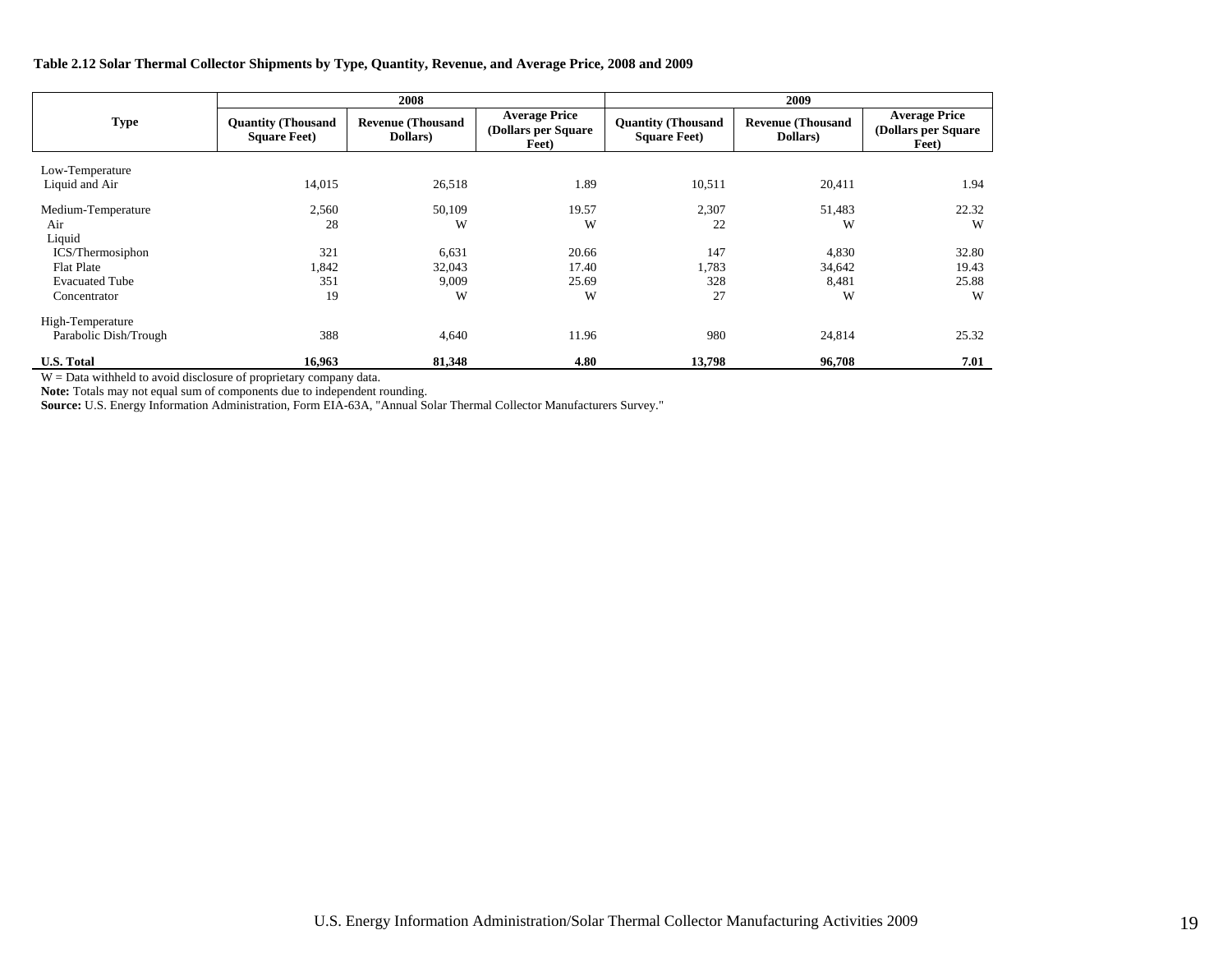#### **Table 2.13 Domestic Shipments of Solar Thermal Collectors by Market Sector, End Use, and Type, 2008 and 2009**

#### **(Thousand Square Feet)**

|                                     | <b>Type</b>                               |                                                          |                          |                               |                                 |                          |                          |            |        |
|-------------------------------------|-------------------------------------------|----------------------------------------------------------|--------------------------|-------------------------------|---------------------------------|--------------------------|--------------------------|------------|--------|
|                                     | Low-<br>Temperature                       | High-<br><b>Medium-Temperature</b><br><b>Temperature</b> |                          |                               |                                 |                          |                          |            |        |
| <b>Market Sector/End Use</b>        | Liquid/Air                                |                                                          | Liquid                   |                               |                                 |                          | 2009 Total               | 2008 Total |        |
|                                     | <b>Metallic</b> and<br><b>Nonmetallic</b> | Air                                                      | <b>ICS/Thermosiphon</b>  | <b>Flat-Plate</b><br>(Pumped) | <b>Evacuated</b><br><b>Tube</b> | Concentrator             | Parabolic<br>Dish/Trough |            |        |
|                                     |                                           |                                                          |                          |                               |                                 |                          |                          |            |        |
| <b>Market Sector</b><br>Residential | 8,423                                     | 17                                                       | 134                      | 1,466                         | 199                             |                          |                          | 10,239     | 13,000 |
| Commercial                          | 526                                       | $\overline{4}$                                           | $\overline{7}$           | 278                           | 123                             | 26                       | 10                       | 974        | 1,294  |
| Industrial                          | 11                                        |                                                          | $\overline{\phantom{a}}$ | 27                            |                                 |                          | 594                      | 634        | 128    |
| Electric Power                      | ۰                                         |                                                          | ٠                        | $\overline{\phantom{a}}$      | $\overline{\phantom{a}}$        | $\overline{\phantom{a}}$ | 374                      | 374        | 294    |
| Transportation                      | ۰.                                        | $\overline{\phantom{0}}$                                 | ۰                        | $\overline{\phantom{a}}$      | $\overline{\phantom{a}}$        | $\overline{\phantom{a}}$ | $\overline{\phantom{a}}$ |            |        |
| <b>U.S. Total</b>                   | 8,959                                     | 21                                                       | 141                      | 1,771                         | 324                             | 26                       | 978                      | 12,221     | 14,716 |
| End Use                             |                                           |                                                          |                          |                               |                                 |                          |                          |            |        |
| Pool Heating                        | 8,882                                     |                                                          |                          | 47                            | 5                               |                          | $\overline{\phantom{a}}$ | 8,934      | 11,973 |
| Hot Water                           |                                           | 5                                                        | 141                      | 1,553                         | 286                             |                          | $\sim$                   | 1,992      | 1,978  |
| Space Heating                       | 61                                        | 14                                                       | ٠                        | 70                            | 5                               |                          |                          | 150        | 186    |
| Space Cooling                       |                                           | S                                                        | $\overline{\phantom{a}}$ | $\overline{\phantom{a}}$      |                                 | $\overline{\phantom{a}}$ | 10                       | 10         | 18     |
| Combined Space and Water Heating    | 9                                         | 2                                                        | $\overline{\phantom{a}}$ | 100                           | 27                              |                          |                          | 137        | 148    |
| Process Heating                     |                                           |                                                          | $\overline{\phantom{a}}$ | 2                             | S                               | 11                       | 594                      | 608        | 50     |
| <b>Electricity Generation</b>       |                                           |                                                          |                          | $\overline{\phantom{a}}$      | $\overline{\phantom{a}}$        | 15                       | 374                      | 389        | 361    |
| <b>U.S. Total</b>                   | 8,959                                     | 21                                                       | 141                      | 1,771                         | 324                             | 26                       | 978                      | 12,221     | 14,716 |

s = Value is less than 0.5 of the table metric, but value is included in any associated total.

- = No data reported.

Note: Totals may not equal sum of components due to independent rounding.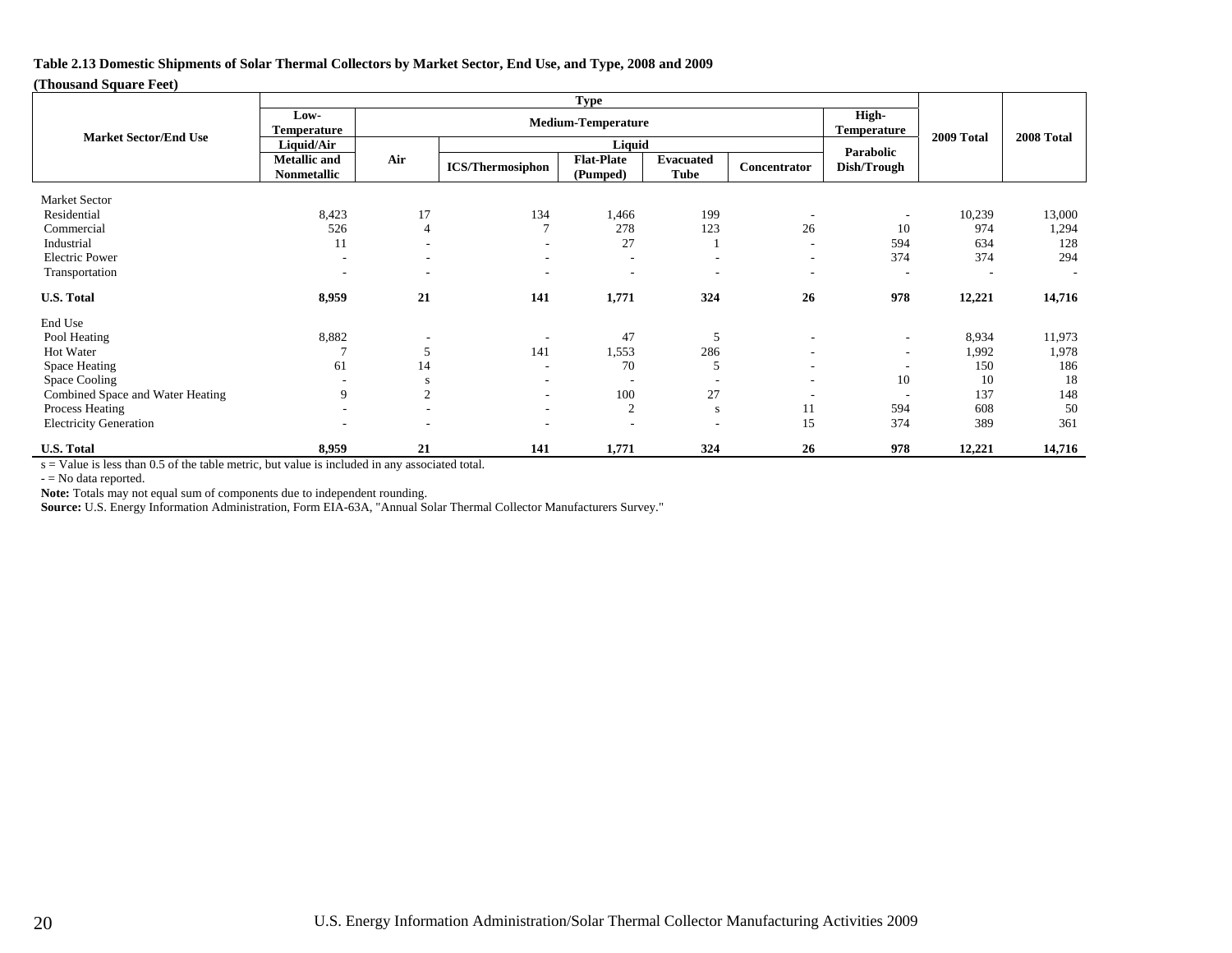# **Table 2.14 Average Thermal Performance Rating of Solar Thermal Collectors by Type Shipped in 2009**

**(Btu per square foot per day)** 

|      | Type                |     |                           |                   |                  |                     |                          |
|------|---------------------|-----|---------------------------|-------------------|------------------|---------------------|--------------------------|
|      | Low-                |     | <b>Medium-Temperature</b> |                   |                  |                     | High-                    |
| Year | Temperature         |     |                           |                   |                  |                     |                          |
|      | Liquid/Air          |     |                           | Liauid            |                  |                     |                          |
|      | <b>Metallic</b> and | Air |                           | <b>Flat-Plate</b> | <b>Evacuated</b> |                     | Parabolic<br>Dish/Trough |
|      | <b>Nonmetallic</b>  |     | <b>ICS/Thermosiphon</b>   | (Pumped)          | Tube             | <b>Concentrator</b> |                          |
|      |                     |     |                           |                   |                  |                     |                          |
| 2009 | .239                | 971 | 913                       | 981               | 973              | 2.196               | 1,262                    |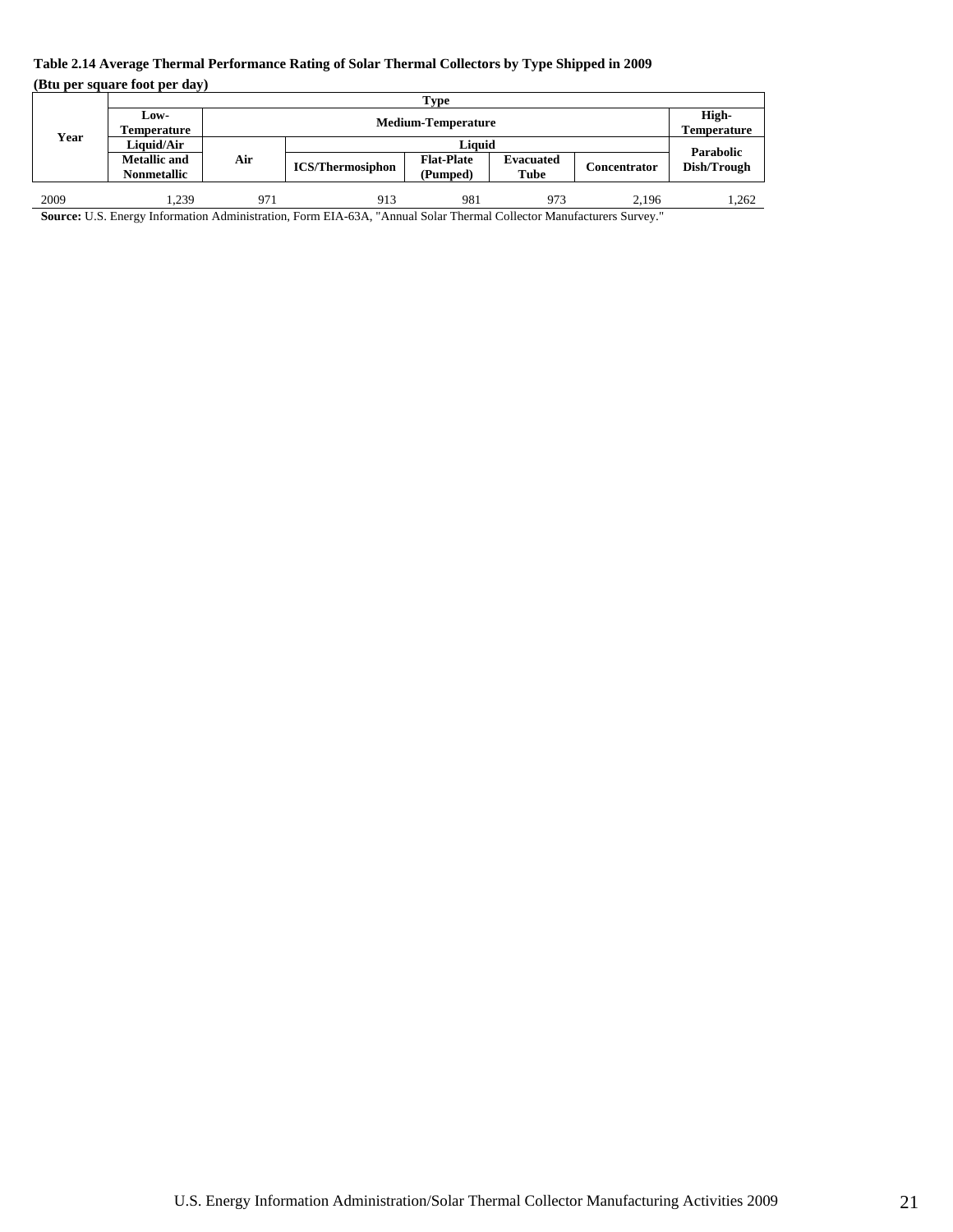#### **Table 2.15 Shipments of Complete Solar Thermal Collector Systems, 2008 and 2009**

| <b>Shipment Information</b>           | 2008   | 2009    |
|---------------------------------------|--------|---------|
| Complete Collector Systems            |        |         |
| Shipped                               | 63.961 | 75,066  |
| <b>Thousand Square Feet</b>           | 4,058  | 5,995   |
| Percent of Total Shipments            | 24     | 43      |
| Number of Companies                   | 46     | 62      |
| Revenue of Systems (Thousand Dollars) | 47.523 | 159.085 |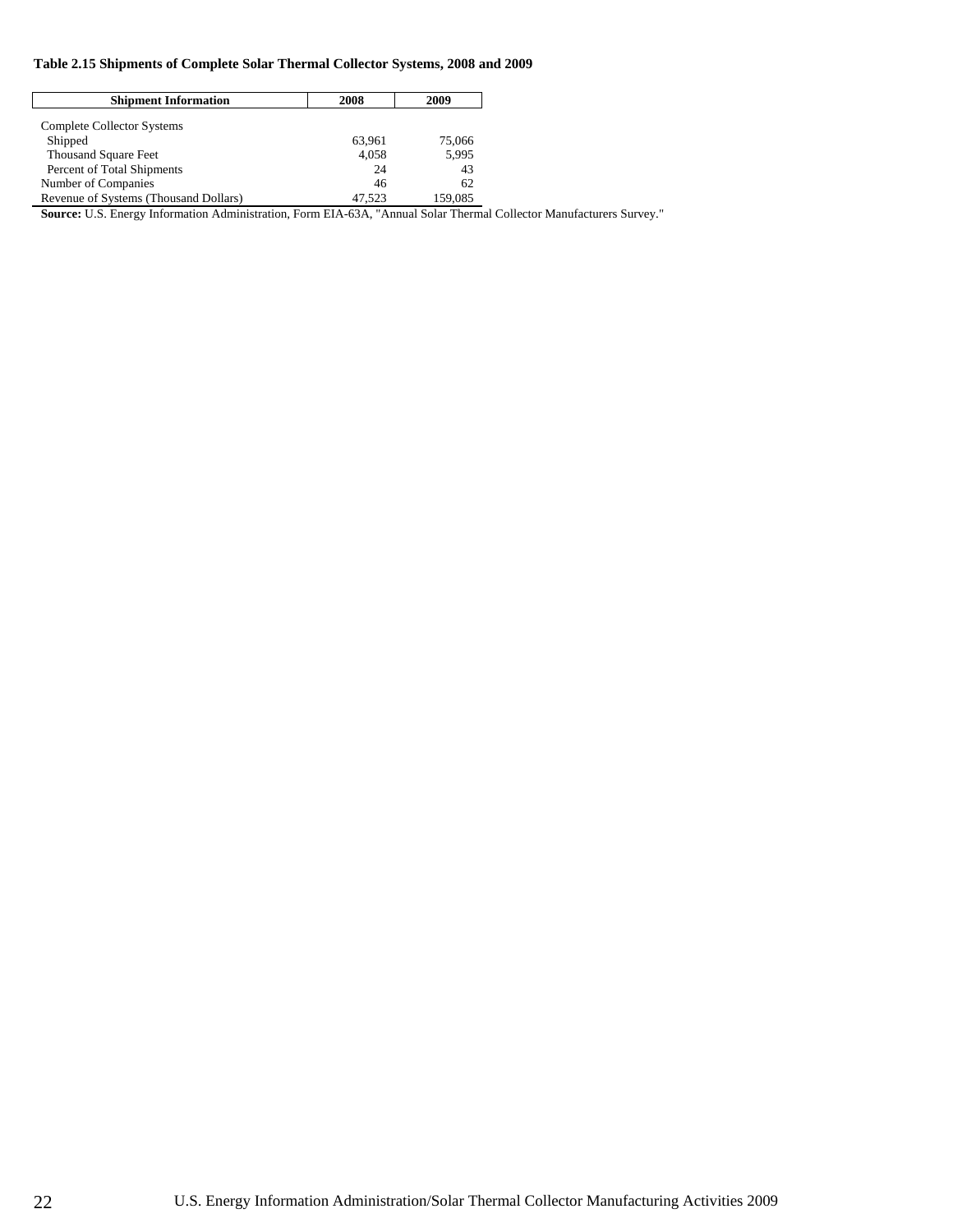#### **Table 2.16 Number of Companies Expecting to Introduce New Solar Thermal Collector Products in 2010**

| <b>New Product Type</b>        | Number of<br><b>Companies</b> |
|--------------------------------|-------------------------------|
| Low-Temperature Collectors     |                               |
| Medium-Temperature Collectors  | 16                            |
| High-Temperature Collectors    | 11                            |
| <b>Noncollector Components</b> | 12                            |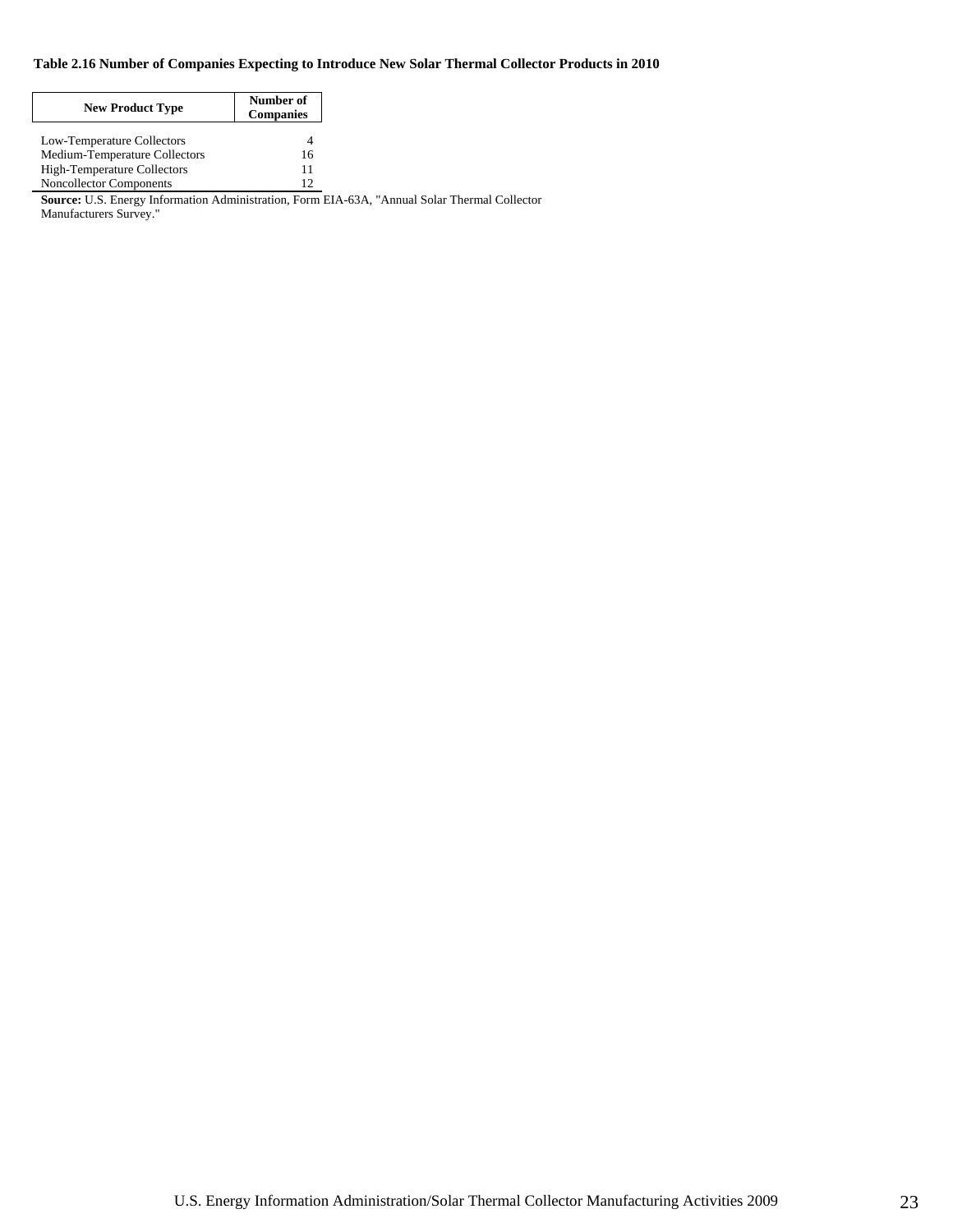**Table 2.17 Percent of Solar Thermal Collector Shipments by the 10 Largest Companies, 2000 - 2009** 

| Year | Company<br>Rank | <b>Shipments</b><br>(Thousand<br><b>Square Feet)</b> | Percent of<br><b>Total</b><br><b>Shipments</b> |
|------|-----------------|------------------------------------------------------|------------------------------------------------|
| 2000 | $1 - 5$         | 7,521                                                | 90                                             |
|      | $6-10$          | 567                                                  | 7                                              |
| 2001 | $1 - 5$         | 10,732                                               | 96                                             |
|      | $6 - 10$        | 325                                                  | 3                                              |
| 2002 | $1 - 5$         | 10,755                                               | 92                                             |
|      | $6-10$          | 670                                                  | 6                                              |
| 2003 | $1 - 5$         | 10,485                                               | 92                                             |
|      | $6-10$          | 700                                                  | 6                                              |
| 2004 | $1 - 5$         | 13,291                                               | 94                                             |
|      | $6 - 10$        | 664                                                  | 5                                              |
| 2005 | $1 - 5$         | 14,801                                               | 92                                             |
|      | $6 - 10$        | 934                                                  | 6                                              |
| 2006 | $1 - 5$         | 18,535                                               | 89                                             |
|      | $6-10$          | 1,484                                                | 7                                              |
| 2007 | $1 - 5$         | 13,015                                               | 86                                             |
|      | $6-10$          | 1,202                                                | 8                                              |
| 2008 | $1 - 5$         | 14,023                                               | 83                                             |
|      | $6 - 10$        | 1,453                                                | 9                                              |
| 2009 | $1 - 5$         | 10,868                                               | 79                                             |
|      | $6 - 10$        | 1,538                                                | 11                                             |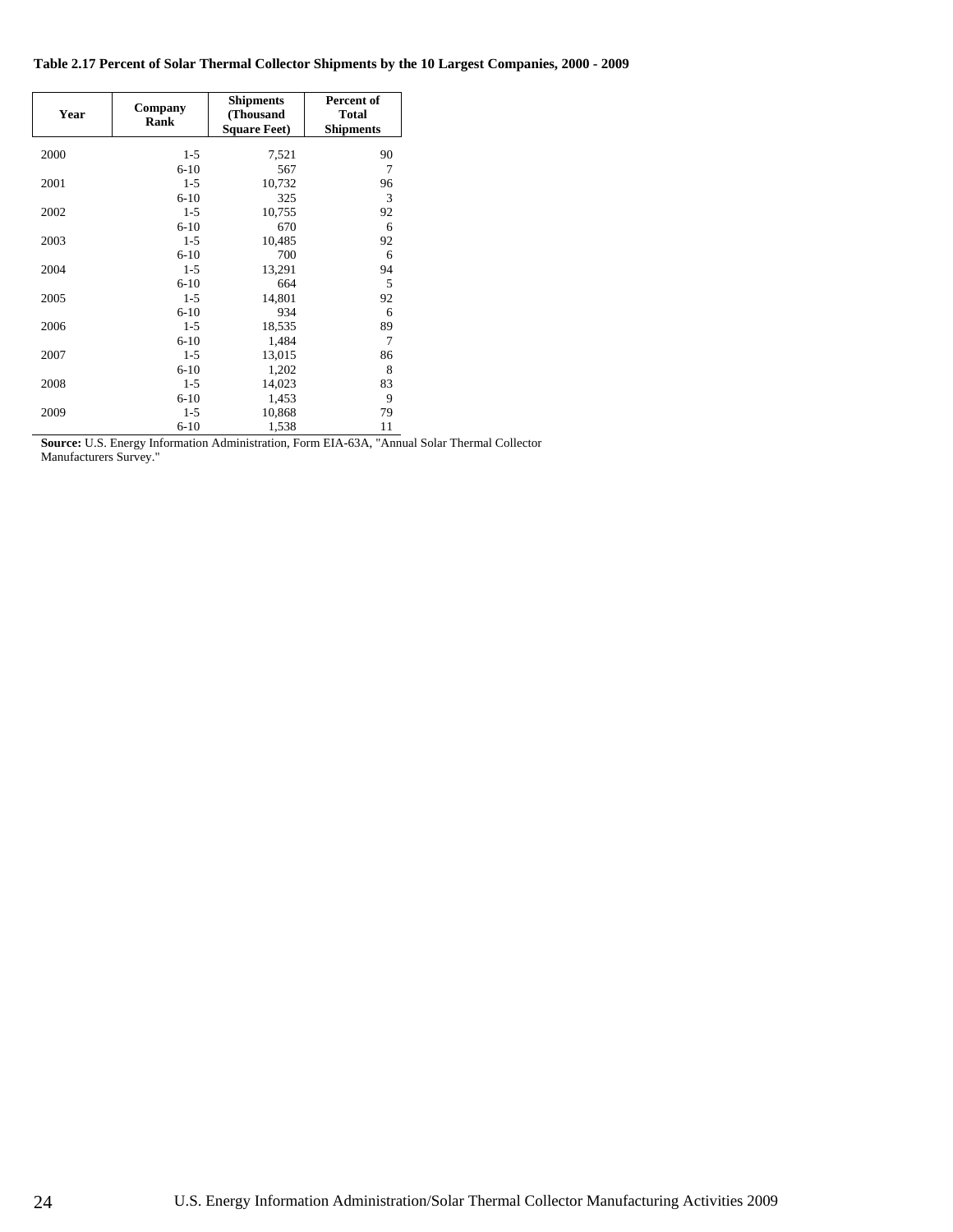#### **Table 2.18 Employment in the Solar Thermal Collector Industry, 2000 - 2009**

| Year | Person-<br>Years |
|------|------------------|
| 2000 | 284              |
| 2001 | 256              |
| 2002 | 356              |
| 2003 | 287              |
| 2004 | 317              |
| 2005 | 353              |
| 2006 | 1,069            |
| 2007 | 686              |
| 2008 | 1,083            |
| 2009 | 1.321            |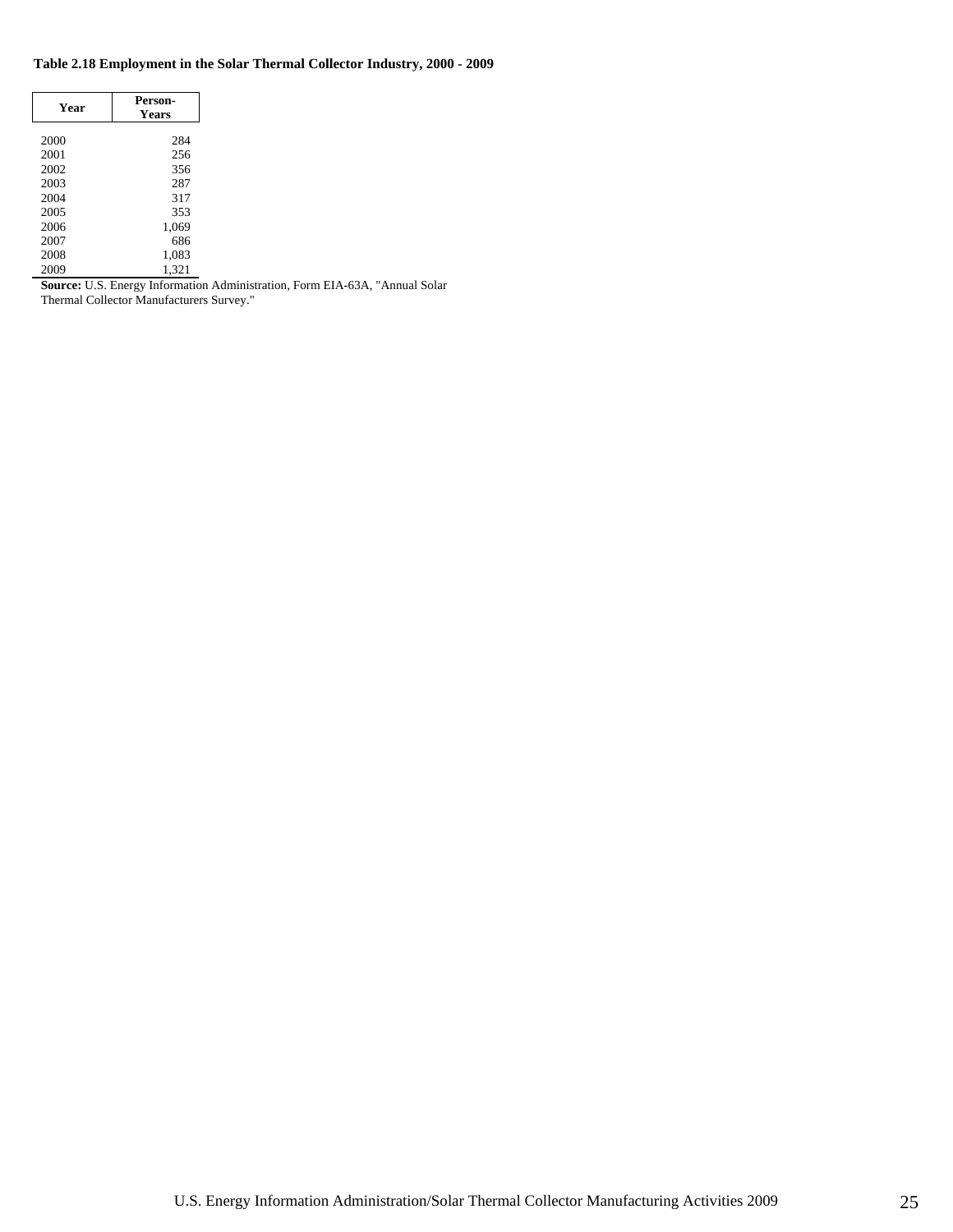#### **Table 2.19 Companies Involved in Solar Thermal Collector Related Activities by Type, 2008 and 2009**

| <b>Type of Activity</b>                   | 2008 | 2009 |
|-------------------------------------------|------|------|
| Collector or System Design                | 45   | 59   |
| Prototype Collector Development           | 27   | 27   |
| Prototype System Development              | 23   | 23   |
| <b>Wholesale Distribution</b>             | 58   | 61   |
| <b>Retail Distribution</b>                | 29   | 31   |
| Installation                              | 21   | 27   |
| Noncollector System Component Manufacture | 26   | 32   |